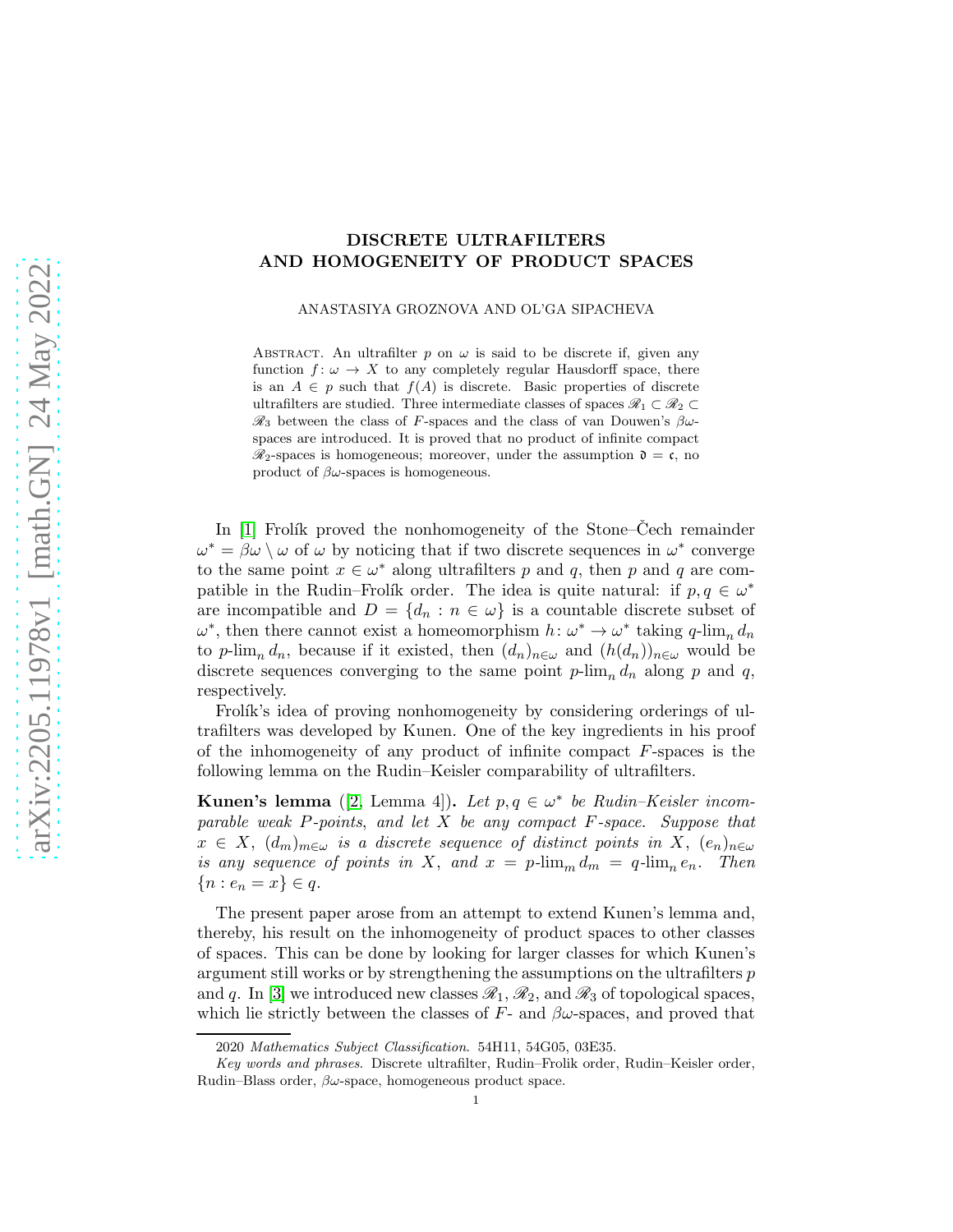Kunen's lemma remains valid for  $\mathcal{R}_2$ -spaces. In this paper we mainly focus on special ultrafilters, namely, discrete ones, which are especially interesting in the context of homogeneity, because the convergence of any sequence along a discrete ultrafilter reduces to the convergence of a discrete subsequence.

#### 1. Preliminaries

Throughout the paper by a space we mean a completely regular Hausdorff topological space.

Given a space X and  $A \subset X$ , by  $\overline{A}$  we denote the closure of A in X and by |A|, the cardinality of A. Recall that sets  $A, B \subset X$  are separated if  $\overline{A} \cap B = A \cap \overline{B} = \emptyset$ . A subspace  $A \subset X$  is  $C^*$ -embedded in X if any continuous function  $f: A \to [0, 1]$  has a continuous extension  $\hat{f}: X \to [0, 1]$ . We say that a sequence  $(x_n)_{n\in\omega}$  of points of a space X is *discrete* if its range  ${x_n : n \in \omega}$  is a discrete (not necessarily closed) subspace of X.

Every space X has Stone–Cech compactification  $\beta X$ ; this is a compact space in which X is densely embedded so that any continuous map  $f: X \rightarrow$ K to a Hausdorff compact space K has a continuous extension  $\beta f: \beta X \to K$ .

We use the standard notation  $\mathbb R$  for the real line with the usual topology,  $\mathbb Q$  for the space of rationals,  $\omega$  for the set of nonnegative integers (endowed with the discrete topology when appropriate),  $\beta\omega$  for the Stone– Cech compactification of  $\omega$ , and  $\omega^*$  for the Stone–Cech remainder  $\beta\omega\setminus\omega$ . It is well known that  $\beta\omega$  is nothing but the space of ultrafilters on  $\omega$  endowed with the topology generated by the base consisting of sets of the form  $\overline{A} = \{p \in \beta \omega : A \in p\}$ , where  $A \subset \omega$ ; each  $n \in \omega$  is identified with the principal ultrafilter  $p(n) = \{A \subset \omega : n \in A\}$ , so that  $\omega^*$  is precisely the subspace of nonprincipal ultrafilters and  $\omega$  is embedded in  $\beta\omega$  as a dense open discrete subspace. Moreover, for each  $A \subset \omega$ , the set  $\overline{A}$  defined above is indeed the closure of A in  $\beta\omega$ . Note also that an ultrafilter is nonprincipal if and only if all of its elements are infinite.

The limit of a sequence  $(x_n)_{n\in\omega}$  in a space X along an ultrafilter p on  $\omega$ , or the *p*-limit of  $(x_n)_{n\in\omega}$ , is a point  $x \in X$ , denoted by  $p\text{-lim}_n x_n$ , such that, for any neighborhood U of x, the set  $\{n \in \omega : x_n \in U\}$  belongs to p. We say that x is the nontrivial p-limit of  $(x_n)_{n\in\omega}$  if  $\{n\in\omega:x_n=x\}\notin p$ . A sequence may have no  $p$ -limit, but if its  $p$ -limit exists, then it is unique (recall that we assume all spaces under consideration to be Hausdorff). Moreover, if X is compact, then any sequence  $(x_n)_{n\in\omega}$  in X has precisely one p-limit for any  $p \in \beta \omega$ . To see this, it suffices to consider the continuous extension  $\beta f: \beta \omega \to X$  of the map  $f: \omega \to X$  defined by  $f(n) = x_n$  for  $n \in \omega$  and apply the following remark.

<span id="page-1-0"></span>**Remark 1.** (i) Any ultrafilter  $p \in \beta \omega$  is the p-limit of the sequence  $(n)_{n \in \omega}$ in  $\beta \omega$ :  $p = p$ -lim<sub>n</sub> n.

(ii) Let  $f: X \to Y$  be a continuous map of spaces X and Y, and let  $x, x_n \in X$  for  $n \in \omega$ . If  $p \in \beta \omega$  and  $x = p\text{-lim}_n x_n$ , then  $f(x) = p\text{-lim}_n f(x_n)$ .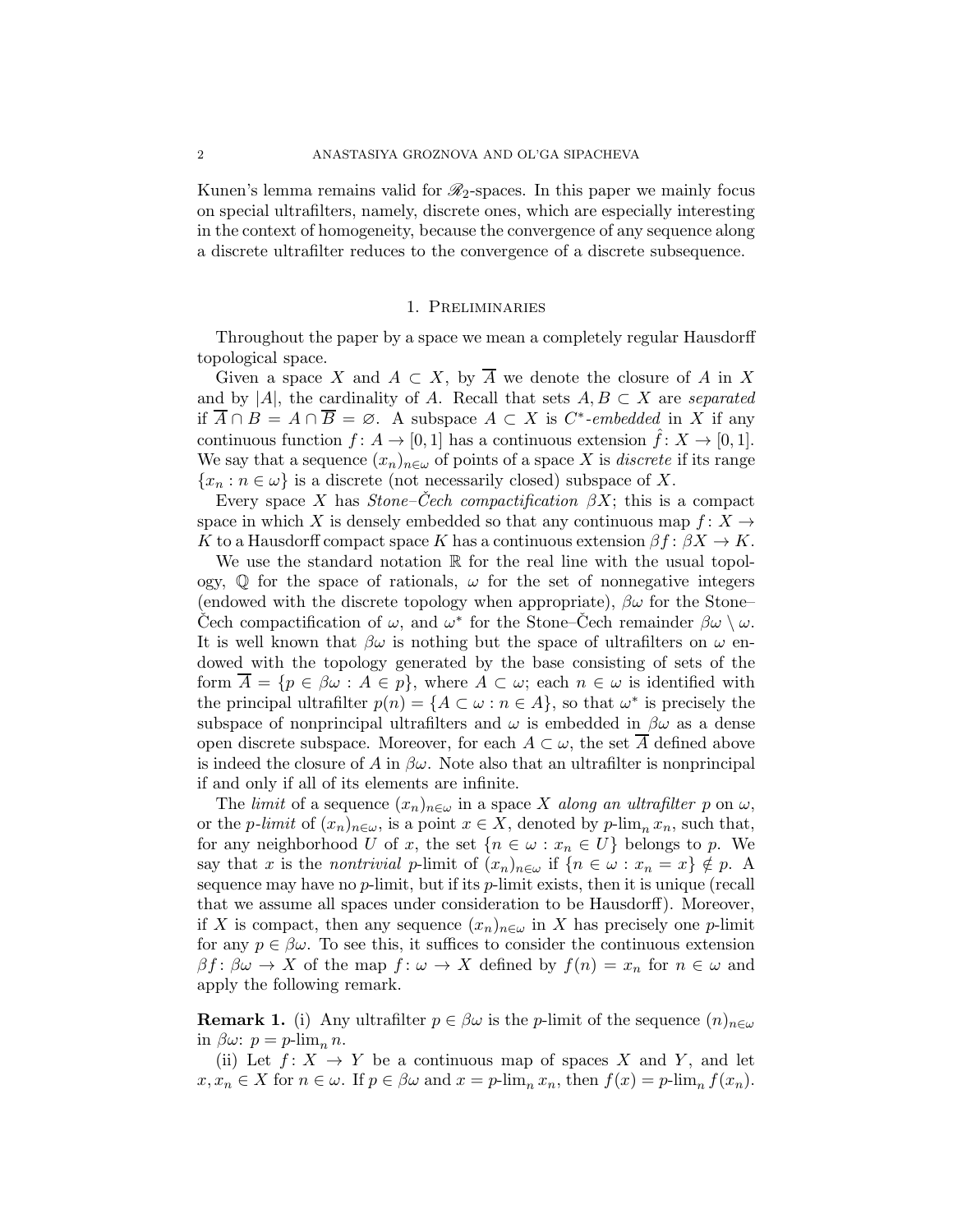(iii) Suppose that  $p \in \omega^*$ ,  $\varphi: \omega \to \omega$  is any function,  $(x_n)_{n \in \omega}$  and  $(y_k)_{k \in \omega}$ are two sequences in a space X, and there is a  $P_0 \in p$  such that  $y_{\varphi(n)} = x_n$  for  $n \in P$ . If  $x = p$ -lim<sub>n</sub>  $x_n$ , then  $x = \beta \varphi$ -lim<sub>k</sub>  $y_k$ . Indeed, for any neighborhood U of x, we have  $\{n \in \omega : x_n \in U\} \in p$ . Therefore,  $\{n \in P_0 : y_{\varphi(n)} \in U\}$  $P \in p$ . Finally,  $\{k \in \omega : y_k \in U\} \supset \varphi(P) \in \beta \varphi(p)$ .

Any function  $f: \omega \to \omega$  can be treated as a map  $\omega \to \beta \omega$  and, therefore, has a continuous extension  $\beta f : \beta \omega \to \beta \omega$ . This extension is explicitly described as

$$
\beta f(p) = \{ A \subset \omega : f^{-1}(A) \in p \}, \qquad p \in \beta \omega
$$

(see [\[4,](#page-14-3) Lemma 3.30]). Ultrafilters p and q on  $\omega$  are said to be *equivalent* if there exists a bijection  $\varphi: \omega \to \omega$  such that  $\beta \varphi(p) = q$ .

<span id="page-2-0"></span>**Remark 2.** Ultrafilters p and q on  $\omega$  are equivalent if and only if there exists a function  $f: \omega \to \omega$  and an  $A \in p$  such that  $\beta f(p) = q$  and the restriction  $f \restriction A$  of f to A is one-to-one. Indeed, if such f and A exist, then there is a  $B \subset A$ ,  $B \in p$ , for which  $|\omega \setminus B| = |\omega \setminus f(B)| = \omega$ , and any bijection  $g: \omega \to \omega$  extending  $f \upharpoonright B$  witnesses the equivalence of p and q.

The extension  $\beta f$  of a function  $f: \omega \to K$  to an arbitrary Hausdorff compact space K has a simple description as well: the image under  $\beta f$  of an ultrafilter p is defined by  $\{\beta f(p)\} = \bigcap_{A \in p} f(A)$  (see [\[4,](#page-14-3) Theorem 3.27]).

## 2. ORDERS ON  $\beta\omega$

There are several natural order relations on classes of equivalent ultrafilters; we will consider Rudin–Keisler, Rudin–Blass, and Rudin–Frolík orders. For detailed information about these and some other orders on  $\beta\omega$ , see, e.g.,  $[5]$ ,  $[6]$ ,  $[4]$ , and references therein.

The *Rudin–Keisler order*  $\leqslant_{\text{RK}}$  on  $\beta\omega$  is defined by declaring that, for  $p, q \in \beta \omega$ ,  $p \le RK$  if and only if there exists a function  $f : \omega \to \omega$  such that  $\beta f(q) = p.$ 

The Rudin–Blass order  $\leq_{RB}$  on  $\beta\omega$  is defined by declaring that, for  $p, q \in$  $\beta\omega, p \leqslant_{RB} q$  if and only if there exists a finite-to-one function  $f: \omega \to \omega$ such that  $\beta f(q) = p$ .

The Rudin–Frolík order  $\leq_{RF}$  on  $\beta\omega$  is defined by declaring that, for  $p, q \in$  $\beta\omega$ ,  $p \leqslant_{RF} q$  if and only if there exists an injective function  $\varphi: \omega \to \beta\omega$  such that  $\varphi(\omega)$  is discrete and  $\beta\varphi(p) = q$ .

(Note that the map  $\varphi$  in the last definition and the maps f in the two preceding ones act on the ultrafilters in opposite directions.)

It is known that all these relations are indeed orders on the equivalence classes of ultrafilters. The relation  $\leq_{\rm RK}$  is largest. Indeed, the implication  $p \le R$ B  $q \implies p \le R$ K q is obvious, and if  $p \le R$ F q and  $A_i, i \in \omega$ , are disjoint subsets of  $\omega$  determining the disjoint neighborhoods  $A_i$  of the points  $\varphi(i)$  in  $\beta\omega$ , then the function  $f: \omega \to \omega$  defined by setting  $f(n) = i$  if  $n \in A_i$  and  $f(n) = 0$  if  $n \notin \bigcup A_i$  witnesses that  $p \le RK$  q.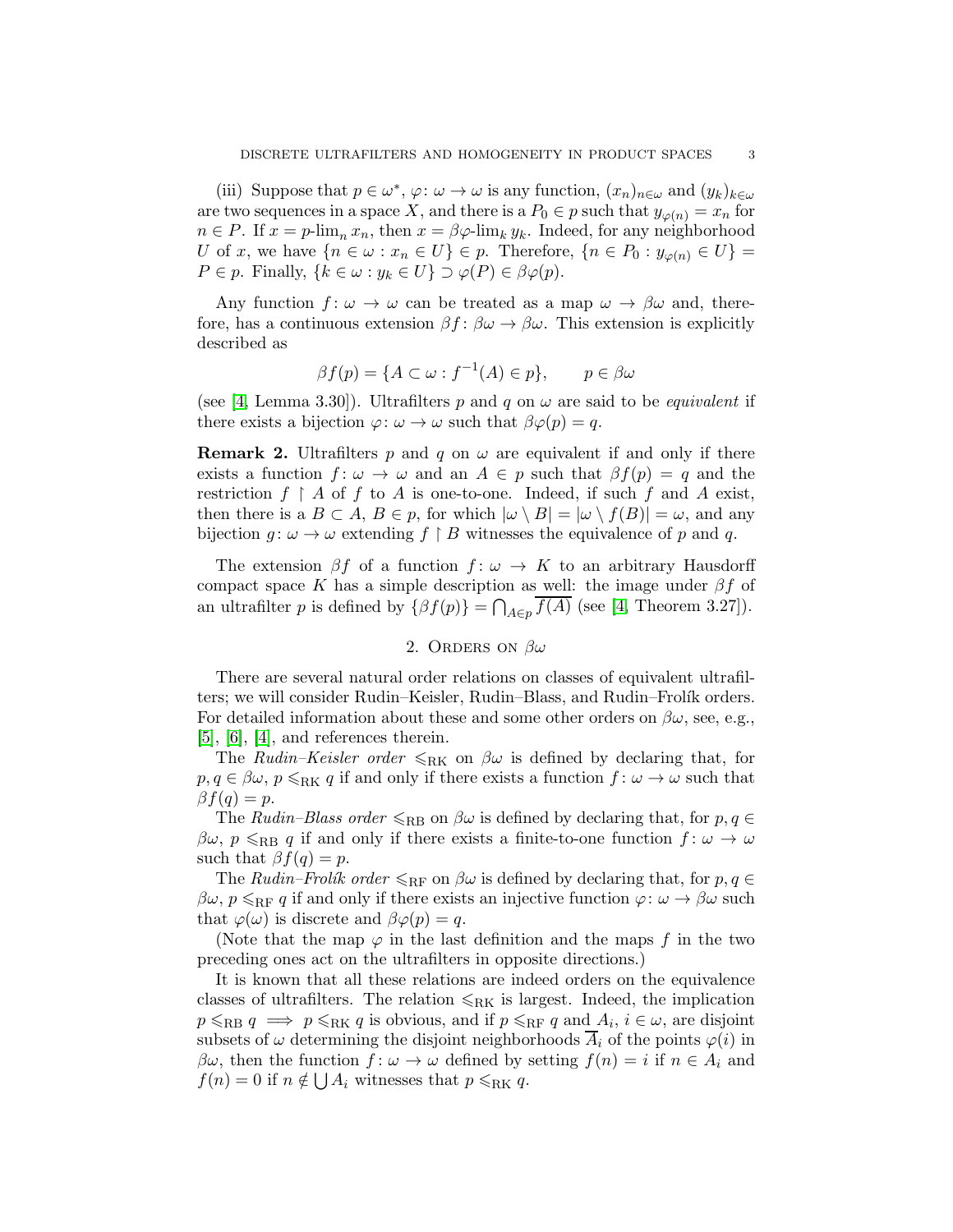<span id="page-3-2"></span>**Remark 3.** Each nonprincipal ultrafilter on  $\omega$  has at most  $2^{\omega} \le R$ K-predecessors (because the number of functions  $\omega \to \omega$  is  $2^{\omega}$ ).

<span id="page-3-0"></span>**Proposition 1.** For  $p, q \in \beta \omega$ ,  $p \leq_{RF} q$  if and only if q is the p-limit of a discrete sequence  $(x_n)_{n\in\omega}$  of distinct points in  $\beta\omega$ .

*Proof.* According to Remark [1,](#page-1-0) we have  $q = p$ -lim<sub>n</sub>  $x_n$  if and only if  $q =$  $\beta\varphi(p)$  for  $\varphi: \omega \to \beta\omega$  defined by  $\varphi(n) = x_n$  for  $n \in \omega$ . Therefore, if  ${x_n : n \in \omega}$  is discrete and consists of distinct points, then  $q = p$ -lim<sub>n</sub>  $x_n$  if and only if the map  $\varphi$  witnesses that  $p \le RF q$ .

The following theorem was proved by M. E. Rudin in [\[7\]](#page-14-6) (see also [\[5,](#page-14-4) Theorem 16.16]).

**Theorem 1** ([\[7\]](#page-14-6)). The set of all  $\leq_{RF}$ -predecessors of any ultrafilter  $p \in \beta \omega$ is totally  $\leqslant_{\rm RF}$ -ordered.

Recall that a point x in a topological space X is a  $P$ -point if the intersection of any countable family of neighborhoods of  $x$  is also a neighborhood of x, x is a weak P-point if  $x \notin \overline{D}$  whenever D is a countable subset of  $X \setminus \{x\}$ , and x is a *discretely weak P-point* if  $x \notin \overline{D}$  whenever D is a countable discrete subset of  $X \setminus \{x\}$ . It is well known that  $p \in \omega^*$  is a P-point in  $\omega^*$  if, given any  $f: \omega \to \omega$ , there exists an  $A \in p$  such that the restriction of f to A is either finite-to-one or constant, or, equivalently, given any sequence  $(A_n)_{n\in\omega}$  of elements of p, there exists an  $A \in p$  such that  $A \subset^* A_n$  (i.e.,  $|A \setminus A_n| < \omega$  for each  $n \in \omega$ . The existence of weak P-points in  $\omega^*$  can be proved in ZFC [\[8\]](#page-14-7), while the existence of P-points in  $\omega^*$  is independent of ZFC (see, e.g., [\[9\]](#page-14-8)). Note that there exist discretely weak P-points in  $\omega^*$ which are not weak P-points: an example of such a point is any lonely point in the sense of Simon, whose existence in  $\omega^*$  was proved by Verner in [\[10\]](#page-14-9). We also mention that the non-discretely weak P-points in  $\omega^*$  are precisely those of van Mill's type  $A_1$  [\[11\]](#page-14-10).

Related types of ultrafilters are selective and Q-point ultrafilters (see, e.g., [\[12\]](#page-14-11), [\[13\]](#page-14-12)). An ultrafilter  $p \in \omega^*$  is said to be *selective*, or *Ramsey*, if, given any  $f: \omega \to \omega$ , there exists an  $A \in p$  such that the restriction of f to A is either one-to-one or constant, or, equivalently, given any decreasing sequence  $(A_n)_{n\in\omega}$  of elements of p, there exists an  $A\in\mathfrak{p}$  such that  $|A\cap (A_n\setminus A_{n+1})|\leq 1$ for each  $n \in \omega$ . An ultrafilter  $p \in \omega^*$  is a *Q-point*, or *rare*, ultrafilter if, given any finite-to-one function  $f: \omega \to \omega$ , there exists an  $A \in p$  such that the restriction of  $f$  to  $A$  is one-to-one.

The proof of the following theorem is essentially contained in [\[5\]](#page-14-4).

<span id="page-3-1"></span>**Theorem 2.** (i) An ultrafilter  $p \in \omega^*$  is minimal in the Rudin–Keisler order if and only if p is selective.

(ii) An ultrafilter  $p \in \omega^*$  is minimal in the Rudin–Blass order if and only if p is a Q-point.

(iii) An ultrafilter  $p \in \omega^*$  is minimal in the Rudin–Frolík order if and only if p is a discretely weak P-point in  $\omega^*$ .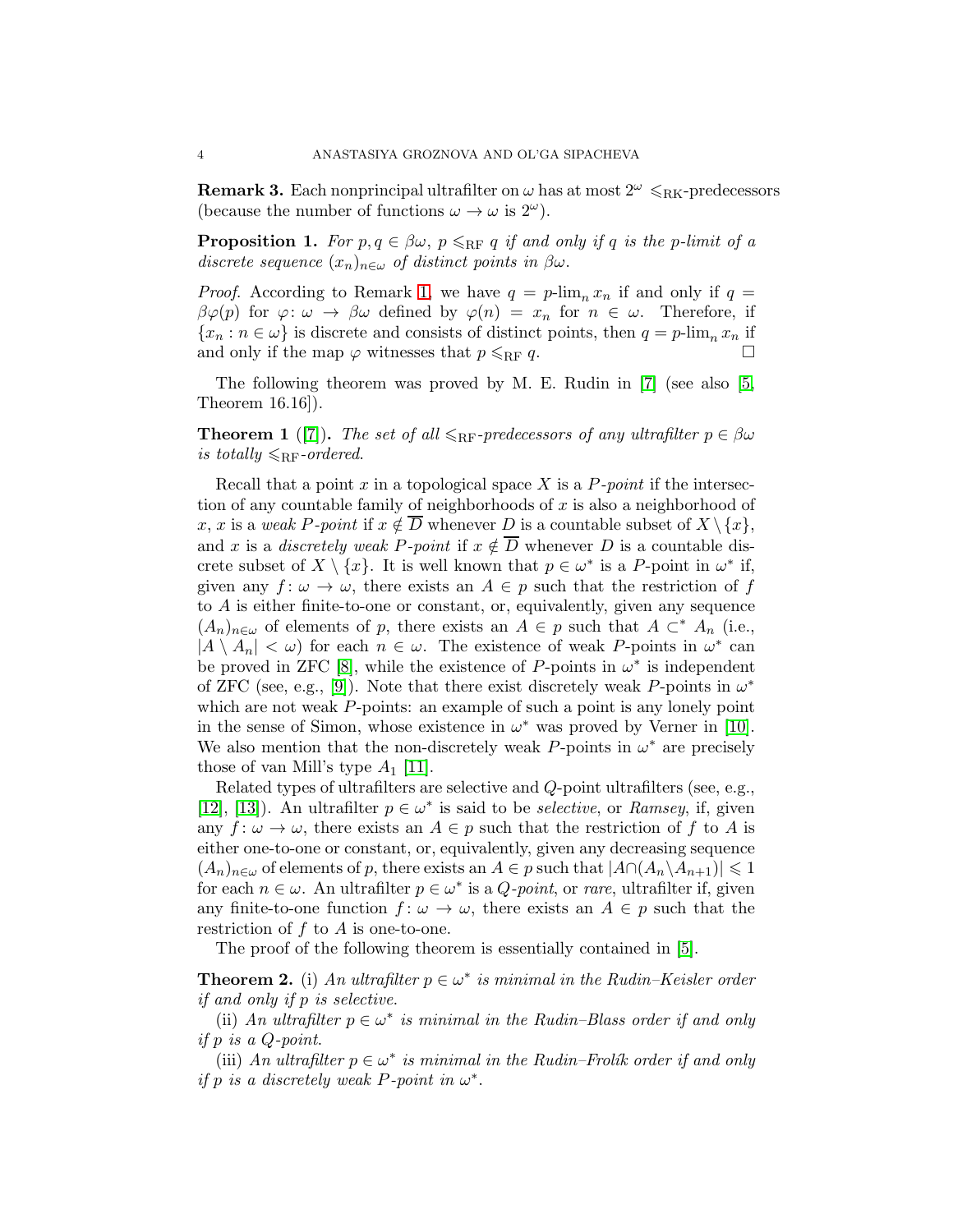*Proof.* Assertion (i) is Theorem 9.6 of  $[5]$ . Assertion (ii) (as well as (i)) easily follows from definitions and Remark [2.](#page-2-0) Assertion (iii) is Lemma 16.14 of  $[5]$ .

<span id="page-4-0"></span>**Corollary 1.** If  $p, q \in \omega^*$ ,  $(x_n)_{n \in \omega}$  is a discrete sequence of distinct points in  $\omega^*$ , and  $q = p$ -lim<sub>n</sub>  $x_n$ , then p is not a discretely weak P-point.

*Proof.* By Proposition [1](#page-3-0)  $p \le RF q$ . If p is a discretely weak P-point, then p and q are equivalent by Theorem [2](#page-3-1) (iii), so that q is a discretely weak  $P$ point as well. But a discretely weak P-point cannot be limit for a discrete set.

In the class of P-points  $\leq_{\rm RK}$  coincides with  $\leq_{\rm RB}$ . Moreover, the following assertion holds.

**Proposition 2.** If  $p, q \in \omega^*$  and p is a P-point, then  $q \leq_{RK} p$  if and only if  $q \leqslant_{\text{RB}} p$ .

*Proof.* Only the 'if' part needs to be proved. Suppose that  $q \leq_{RK} p$  and let  $f: \omega \to \omega$  be a function for which  $\beta f(p) = q$ . Take  $A \in p$  such that the restriction of f to A is finite-to-one and both sets  $\omega \setminus A$  and  $\omega \setminus f(A)$ are infinite. Let  $\varphi$  be any bijection between A and  $f(A)$ . The function  $g: \omega \to \omega$  coinciding with f on A and with  $\varphi$  on  $\omega \setminus A$  is finite-to-one. Obviously,  $\beta g(p) = q$ . Therefore,  $q \leq_{RB} p$ .

The following amazing theorem of van Mill shows that the relation  $\leqslant_{RF}$ is very much smaller than  $\leqslant_{\text{RK}}$ .

**Theorem 3** (see [\[6,](#page-14-5) Theorem 4.5.1]). There is a finite-to-one function  $\pi: \omega \to \omega$  such that, given any  $p \in \omega^*$ , there is a weak P-point  $q \in \omega^*$ for which  $\beta \pi(q) = p$  (and hence  $p \leqslant_{RB} q$  and  $p \leqslant_{RK} q$ ).

It is well known that there exist  $2^{2^{\omega}} \leq R_{\text{K}}$ -incomparable (and hence  $\leq R_{\text{B}}$ and  $\leq_{RF}$ -incomparable) ultrafilters in  $\omega^*$  [\[15\]](#page-14-13). However, the problem of the existence of  $\leq_{\text{RK}}-incompatible$  (i.e., having no common  $\leq_{\text{RK}}-predecessor$ ) ultrafilters is much more complicated. On the one hand, CH implies the existence of  $2^{2^{\omega}}$  nonequivalent  $\leqslant_{\rm RK}$ -minimal ultrafilters in  $\omega^*$  [\[16,](#page-14-14) Sec. 8, Corollary 8]. Clearly, such ultrafilters cannot be compatible in any of the orders  $\leqslant_{\rm RK}$ ,  $\leqslant_{\rm RB}$  and  $\leqslant_{\rm RF}$ . On the other hand, it is consistent with ZFC that all ultrafilters in  $\omega^*$  are *nearly coherent*, i.e., even  $\leq_{RB}$ -compatible [\[17\]](#page-14-15). Finally, there exist (in ZFC) at least  $2^{\omega}$  nonequivalent (and even  $\leq_{\text{RK}}$ incomparable) weak P-points in  $\omega^*$  [\[8\]](#page-14-7), and such points are  $\leq_{\text{RF}}$ -minimal and hence  $\leqslant_{\rm RF}$ -incompatible.

#### 3. Discrete Ultrafilters

In [\[18\]](#page-14-16) Baumgartner introduced the notion of an I-ultrafilter and related classes of ultrafilters.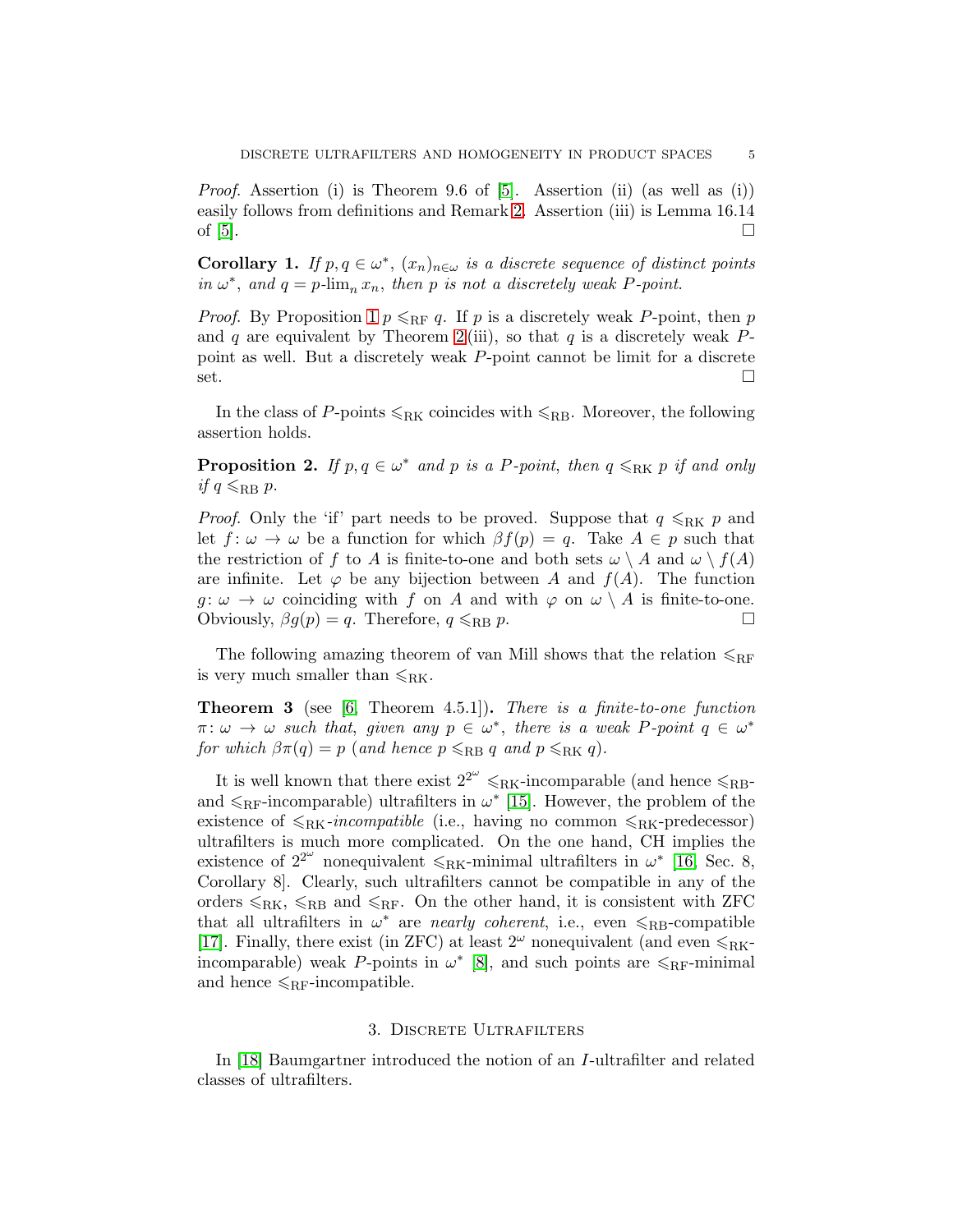**Definition 1** ([\[18\]](#page-14-16)). Let I be a family of subsets of a set X such that I contains all singletons and is closed under taking subsets. An ultrafilter p on  $\omega$  is said to be an *I*-ultrafilter if, for any  $f: \omega \to X$ , there is an  $A \in p$ such that  $f(A) \in I$ .

In the case where  $X = \mathbb{R}$  and I is the family of all discrete (scattered, measure zero, nowhere dense) subsets of  $\mathbb{R}$ , an *I*-ultrafilter is said to be discrete (respectively, scattered, measure zero, nowhere dense).

<span id="page-5-1"></span>**Remark 4.** Baumgartner also proved that if  $I = \{Y \subset 2^{\omega} : Y \text{ is finite or }$ has order type of  $\omega$  or  $\omega + 1$ , then the nonprincipal I-ultrafilters are exactly the P-points of  $\omega^*$ . (Here  $2^{\omega}$  is the Cantor set with the lexicographic order.) This immediately implies that any P-point is discrete.

Thus, we have

 $P\text{-point} \Longrightarrow \text{discrete} \Longrightarrow \text{scattered} \Longrightarrow \text{measure zero} \Longrightarrow \text{nowhere dense}.$ 

Under Martin's axiom none of these implications reverses [\[18\]](#page-14-16). It makes no sense to speak about their reversibility without additional set-theoretic assumptions, because the nonexistence of nowhere dense ultrafilters is consistent with ZFC [\[9\]](#page-14-8).

Considering families  $I$  of discrete subsets of other spaces  $X$  and imposing assumptions on  $f: \omega \to X$ , we obtain potentially different classes of discretelike ultrafilters.

**Definition 2.** Let X be a space. We say that an ultrafilter p on  $\omega$  is  $X$ -discrete (finitely-to-one X-discrete, injectively X-discrete) if, for any (respectively, for any finite-to-one, for any one-to-one) function  $f: \omega \to X$ , there is an  $A \in p$  such that  $f(A)$  is discrete in X. For  $X = \mathbb{R}$ , we write simply "discrete" instead of "R-discrete."

<span id="page-5-0"></span>**Remark 5.** Note that any  $\omega^*$ -discrete (in any sense) ultrafilter p is  $\beta\omega$ discrete (in the same sense). Indeed, take any  $\hat{f}$ :  $\omega \to \beta \omega$ . If  $A = \hat{f}^{-1}(\omega) \in$ p, then  $f(A) \subset \omega$  is discrete; otherwise  $B = \omega \setminus A \in p$ , and we can fix any distinct  $q_n \in \omega^* \setminus f(B)$ ,  $n \in \omega$ , and consider the map  $g: \omega \to \omega^*$  defined by  $g(n) = f(n)$  for  $n \in B$  and  $g(n) = q_n$  for  $n \in A$ . Let  $C \in p$  be such that  $g(C)$  is discrete. Then  $C \cap B \in p$  and  $f(C \cap B) = g(C \cap B)$  is discrete.

Injectively discrete and injectively  $\omega^*$ -discrete ultrafilters were considered in [\[19\]](#page-14-17) (where they were called simply "discrete" and " $\omega^*$ -discrete"). The following proposition is similar to Proposition 12 of [\[19\]](#page-14-17).

Proposition 3. Every discrete (finitely-to-one discrete, injectively discrete) ultrafilter is X-discrete (respectively, finitely-to-one X-discrete, injectively X-discrete) for any space X.

*Proof.* Let p be a discrete ultrafilter, and let  $f: \omega \to X$  be any map. We set  $x_n = f(n)$  for  $n \in \omega$ . For each pair  $(x_k, x_m)$  of different points in  $f(\omega)$ , take a continuous function  $f_{(k,m)}: f(\omega) \to \{0,1\}$  such that  $f_{(k,m)}(x_k) = 0$ and  $f_{(k,m)}(x_m) = 1$  (it exists because  $f(\omega)$  is countable). The diagonal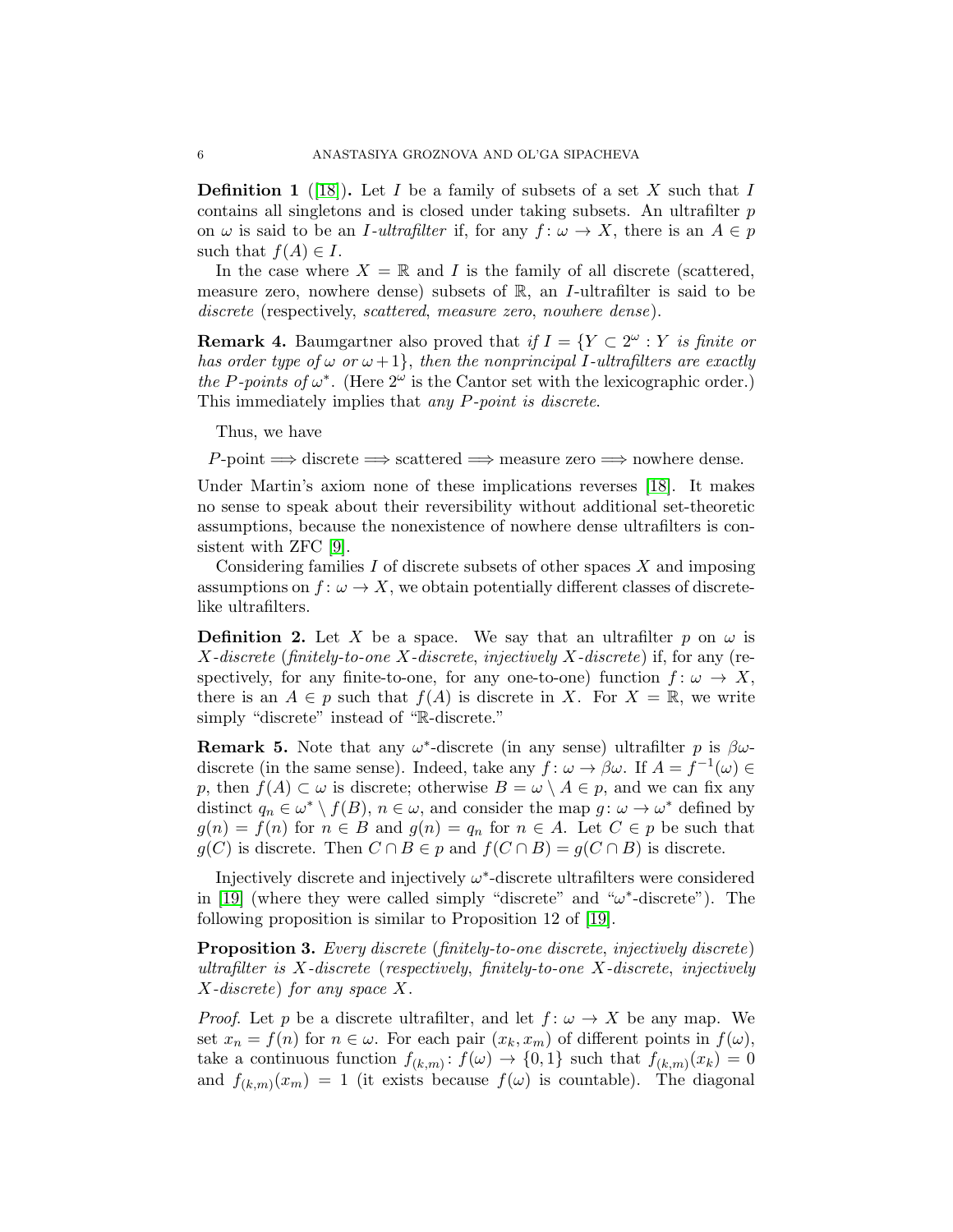$g = \Delta \{f_{(k,m)} : x_k \neq x_m\}$  is a one-to-one continuous map of  $f(\omega)$  to the Cantor set  $2^{\omega} \subset \mathbb{R}$ . Since p is discrete, it follows that there is an  $A \in p$ for which  $g(f(A))$  is discrete. Thus,  $f(A)$  admits a one-to-one continuous map onto a discrete space; therefore,  $f(A)$  is discrete. For finitely-to-one and injectively discrete ultrafilters, the proof is the same.  $\Box$ 

Thus, any discrete ultrafilter is X-discrete for any space  $X$ , but it is unclear whether, say, an  $\omega^*$ -discrete ultrafilter is discrete. The questions of whether injective discreteness implies finite-to-one discreteness and whether finite-to-one discreteness implies discreteness are not clear either, although the answer is unlikely to be positive. However, the nonexistence of injectively and finitely-to-one discrete ultrafilters, as well as that of discrete ones, in consistent with ZFC, because it follows from the nonexistence of nowhere dense ultrafilters. The following argument was kindly communicated to the authors by Taras Banakh.

Proposition 4. The nonexistence of nowhere dense ultrafilters implies the nonexistence of injectively discrete ultrafilters.

*Proof.* Let us say that an ultrafilter p on  $\omega$  is injectively nowhere dense if, for any one-to-one function  $f: \omega \to \mathbb{R}$ , there is an  $A \in p$  such that  $f(A)$  is nowhere dense. We will prove that the nonexistence of nowhere ultrafilters implies that of injectively nowhere dense ultrafilters.

Suppose that there exist no nowhere dense ultrafilters but there exists and injectively nowhere dense ultrafilter  $p$ . Since  $p$  is not nowhere dense, it follows that we can find a function  $f: \omega \to (0,1) \cong \mathbb{R}$  such that, for any  $A \in p$ , there exists an open set  $U \subset (0,1)$  in which  $U \cap f(A)$  is dense. Take an injective function  $g: \omega \to \mathbb{R}$  such that  $|g(n)-f(n)| < 2^{-n}$  for all n. Since p is injectively nowhere dense, there exists an  $A \in p$  whose image  $g(A)$  is nowhere dense in  $\mathbb R$ . On the other hand, the choice of  $f$  ensures that, for some open set U in R, the intersection  $U \cap f(A)$  is dense in U. Thus, the set  $U\cap f(A)$  has no isolated points. The condition  $|g(n)-f(n)|\to 0$  implies that  $U \cap g(A)$  is dense in U, and hence  $g(A)$  cannot be nowhere dense in  $\mathbb{R}$ .  $\Box$ 

<span id="page-6-0"></span>**Proposition 5.** (i) If  $p \in \beta \omega$  is X-discrete for some space X and  $q \leq_{\text{RK}} p$ , then  $q$  is  $X$ -discrete.

(ii) If  $p \in \beta \omega$  is finitely-to-one X-discrete for some space X and  $q \leqslant_{\text{RB}} p$ , then  $q$  is finitely-to-one  $X$ -discrete.

(iii) If  $p \in \beta \omega$  is  $\omega^*$ -discrete and q is the nontrivial p-limit of some sequence  $(x_n)_{n\in\omega}$  in  $\beta\omega$ , then there exists an  $r\in\beta\omega$  such that  $p\leqslant_{\rm RK} r\leqslant_{\rm RF} q$ . Moreover,  $q = r$ - $\lim_{n} x_{k_n}$  for some discrete subsequence  $(x_{k_n})_{n \in \omega}$  of  $(x_n)_{n \in \omega}$ consisting of distinct points.

(iv) If  $p \in \beta \omega$  is injectively  $\omega^*$ -discrete, then  $p \leqslant_{\text{RF}} q$  if and only if q is the p-limit of some sequence  $(x_n)_{n\in\omega}$  of distinct points of  $\beta\omega$ .

Proof. The first two assertions are obvious, as well as the 'only if' part of the fourth one.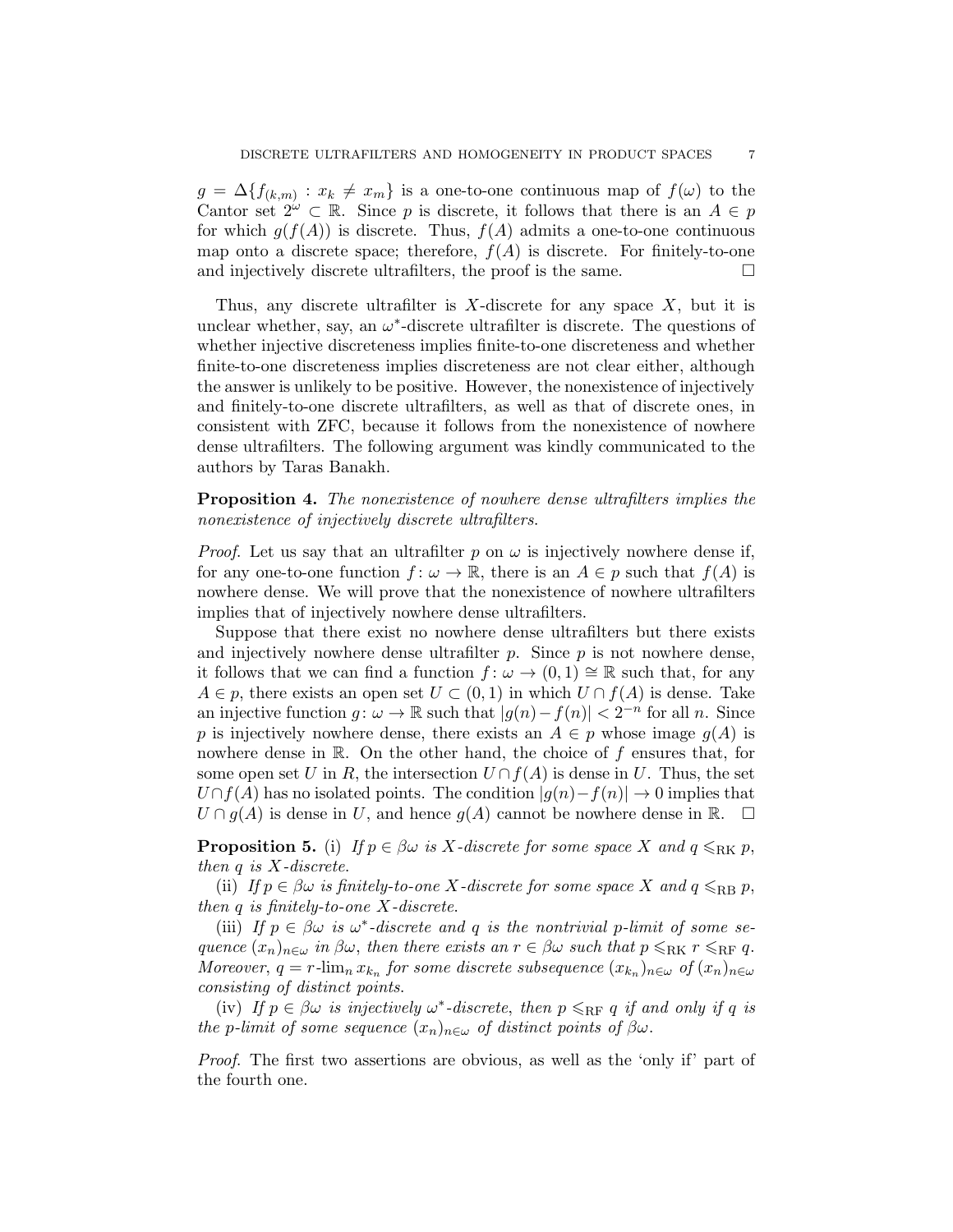Let us prove (iii). Suppose that  $(x_n)_{n\in\omega}$  is any sequence in  $\beta\omega$  and q is the nontrivial p-limit of  $(x_n)_{n\in\omega}$ . If the ultrafilter p is principal, then there is nothing to prove, so we will assume that  $p \in \omega^*$ . Recall that, by Remark [5,](#page-5-0) the  $\omega^*$ -discreteness of the ultrafilter p implies its  $\beta\omega$ -discreteness. Let  $A \in p$ be such that the set  $\{x_n : n \in A\}$  is discrete. This set is infinite, because q is the nontrivial *p*-limit of  $(x_n)_{n \in \omega}$ . Let  $(x_{k_n})_{n \in \omega}$  be a subsequence of  $(x_n)_{n \in \omega}$ consisting of distinct points and such that  $\{x_n : n \in A\} = \{x_{k_n} : n \in \omega\}.$ Note that  $(x_{k_n})_{n\in\omega}$  is discrete.

Take any function  $\pi: \omega \to \omega$  such that, for every  $i \in A$ ,  $\pi(i) = n$  if and only if  $x_i = x_{k_n}$ . The ultrafilter  $r = \beta \pi(p)$  is a  $\leq R<sub>K</sub>$ -successor of p, and for each neighborhood U of q in  $\beta\omega$ , we have  $\{n : x_{k_n} \in U\} = \pi(\{n : x_n \in$  $U$ })  $\in$  r. Therefore,  $q = r$ -lim<sub>n</sub>  $x_{k_n}$ . By Remark [1](#page-1-0) we have  $r \leq RF$  q.

The proof of the 'if' part of assertion (iv) is similar, the only difference being that we must consider a one-to-one sequence  $(x_n)_{n\in\omega}$ ; then the restriction of  $\pi$  to A is one-to-one, so that p is equivalent to r (see the argument in the proof of Theorem [2\)](#page-3-1).  $\Box$ 

#### 4. Products of Ultrafilters

Recall that the *tensor*, or Fubini, product  $p \otimes q$  of ultrafilters p and q on  $\omega$  is the ultrafilter on  $\omega \times \omega$  defined by

$$
p \otimes q = \{ A \subseteq \omega \times \omega : \{ n : \{ m : (n, m) \in A \} \in q \} \in p \}
$$

(see, e.g., [\[4\]](#page-14-3)). It is generated by a base consisting of sets of the form

$$
\bigcup_{n \in P} \{n\} \times Q_n, \quad \text{where } P \in p \text{ and } Q_n \in q \text{ for each } n \in P.
$$

A generalization of the Fubini product of two ultrafilters is the Fubini sum  $\sum_p(q_n)$  of a sequence of ultrafilters  $q_n \in \beta \omega$  over  $p \in \beta \omega$ , which is generated by sets of the form

$$
\bigcup_{n \in P} \{n\} \times Q_n, \quad \text{where } P \in p \text{ and } Q_n \in q_n \text{ for each } n \in P.
$$

Considering products of ultrafilters, we assume that  $\omega \times \omega$  is endowed with the discrete topology, so that the space  $\beta(\omega \times \omega)$  consists of ultrafilters on  $\omega \times \omega$  and its topology is generated by the base of sets of the form  $\overline{A} = \{p \in \mathbb{R}^n : p \in \mathbb{R}^n\}$  $\beta(\omega\times\omega): A\in\mathbb{R}$ . Thus, the spaces  $\beta\omega$  and  $\beta(\omega\times\omega)$  are homeomorphic and have the same description, and all notions and constructions and related to  $\beta\omega$  carry over to  $\beta(\omega\times\omega)$  without any changes. In what follows, we identify  $ω$  with  $ω \times ω$  and  $βω$  with  $β(ω \times ω)$  when appropriate.

In [\[11\]](#page-14-10) van Mill defined various topological types of ultrafilters in  $\omega^*$ , one of which was

 $A_1 = \{x \in \omega^* : \exists \text{countable discrete } D \subset \omega^* \setminus \{x\} \text{ with } x \in \overline{D}\}.$ 

Thus, ultrafilters of van Mill's type  $A_1$  are precisely those  $p \in \omega^*$  which are not discretely weak P-points.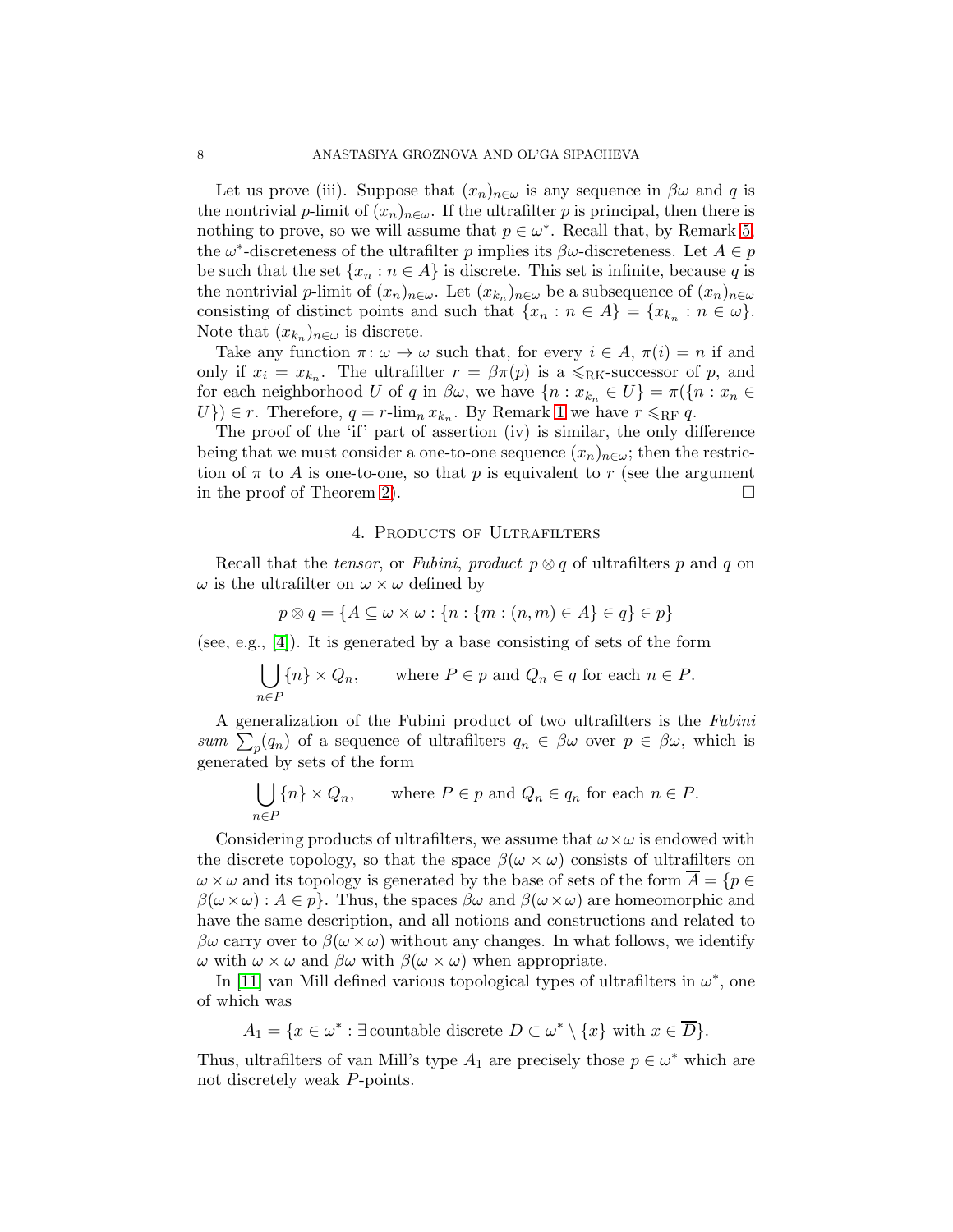**Proposition 6.** The tensor product  $p \otimes q$  of any ultrafilters  $p, q \in \omega^*$  belongs to  $A_1$ .

*Proof.* Recall that, for  $n \in \omega$ ,  $p(n)$  denotes the principal ultrafilter on  $\omega$ generated by  $\{n\}$ . Let  $r = p\text{-lim}_n(p(n) \otimes q)$ . Any neighborhood of r in  $\beta(\omega \times \omega)$  contains a neighborhood of the form  $\overline{A}$  for  $A \in r$ . Since  $r =$  $p\text{-lim}_n(p(n) \otimes q)$ , for each  $A \in r$ , we have  $B = \{n : A \in p(n) \otimes q\} \in p$ . Hence, for every  $n \in \omega$ , there exists a  $B_n \in q$  such that  $\{n\} \times B_n \subset A$ . Thus, each  $A \in r$  contains  $\bigcup$ n∈B  ${n} \times B_n$  for some  $B_n \in q$ . It follows from the definition of the base of a product of ultrafilters that  $r = p \otimes q$ . Note that the set  $D = \{p(n) \otimes q : n \in \omega\}$  is countable and discrete (disjoint neighborhoods of its elements are  $\{n\} \times B_n$  and  $p \otimes q \in \overline{D}$ , because any neighborhood of  $p \otimes q$  contains a neighborhood of the form  $\overline{A}$  for  $A \in p \otimes q$ , any A contains  $B = \{n\} \times B_n$  for some  $n \in \omega$  and  $B_n \in q$ , and  $\overline{B}$  is a neighborhood of  $p(n) \otimes q$  for any such  $\overline{B}$ .

Corollary 2. A tensor product of two nonprincipal ultrafilters is never a discretely weak P-point. Thus, any such product is  $\leqslant_{\rm RF}$ -minimal.

**Proposition 7.** For any compact space  $X$  and any  $X$ -discrete (finitely-toone X-discrete, injectively X-discrete) ultrafilters  $p, q_n \in \omega^*, n \in \omega$ , the Fubini sum  $\sum_p(q_n)$  is an X-discrete (finitely-to-one X-discrete, injectively X-discrete) ultrafilter on  $\omega \times \omega$ .

*Proof.* Take any (any finite-to-one, any one-to-one) sequence  $(x_{(n,m)}) \subset X$ . We must show that there exists an  $A \in \sum_{p}(q_n)$  for which the set  $\{x_{(n,m)} :$  $(n, m) \in A$  is discrete. For each  $k \in \omega$ , consider the sequence  $(x_{(k,m)})_{m \in \omega}$ . Since  $q_k$  is discrete, it follows that, for each  $k \in \omega$ , there exists a  $B_k \in q_k$  for which the set  $\{x_{(k,m)} : m \in B_k\}$  is discrete. Recall that, in a compact space, any sequence has a limit along any ultrafilter. Let  $x_k = q_k$ -lim<sub>m</sub>  $x_{(k,m)}$  for  $k \in \omega$ . The X-discreteness of p implies the existence of a  $C \in p$  for which the set  $\{x_k : k \in C\}$  is discrete. Since  $\{x_k : k \in C\}$  is countable, it is strongly discrete, that is, there exists a disjoint system of neighborhoods  $U_k$  of the points  $x_k$  in X (such a system is easy to construct by induction). For each neighborhood  $U_k$ , we have  $\tilde{B}_k = \{m : x_{(k,m)} \in U_k\} \in q_k$ , because  $x_k = q_k$ -lim<sub>m</sub>  $x_{(k,m)}$ . Thus,  $A = \bigcup_{k \in C} (\{k\} \times (B_k \cap \tilde{B}_k)) \in \sum_p (q_k)$ . Clearly, the set  $\{x_{(n,m)} : (n,m) \in A\}$  is discrete.

**Corollary 3.** For any compact space  $X$  and any  $X$ -discrete (finitely-to-one X-discrete, injectively X-discrete) ultrafilters  $p, q \in \omega^*$ , the tensor product  $p \otimes q$  is an X-discrete (finitely-to-one X-discrete, injectively X-discrete) ultrafilter on  $\omega \times \omega$ .

Below we consider the set N of positive integers instead of  $\omega$  solely in order that multiplication be a finite-to-one map. On the space  $\beta N$  the semigroup operations  $\cdot$  and  $+$  are defined (see [\[4\]](#page-14-3)). Given two ultrafilters p and q on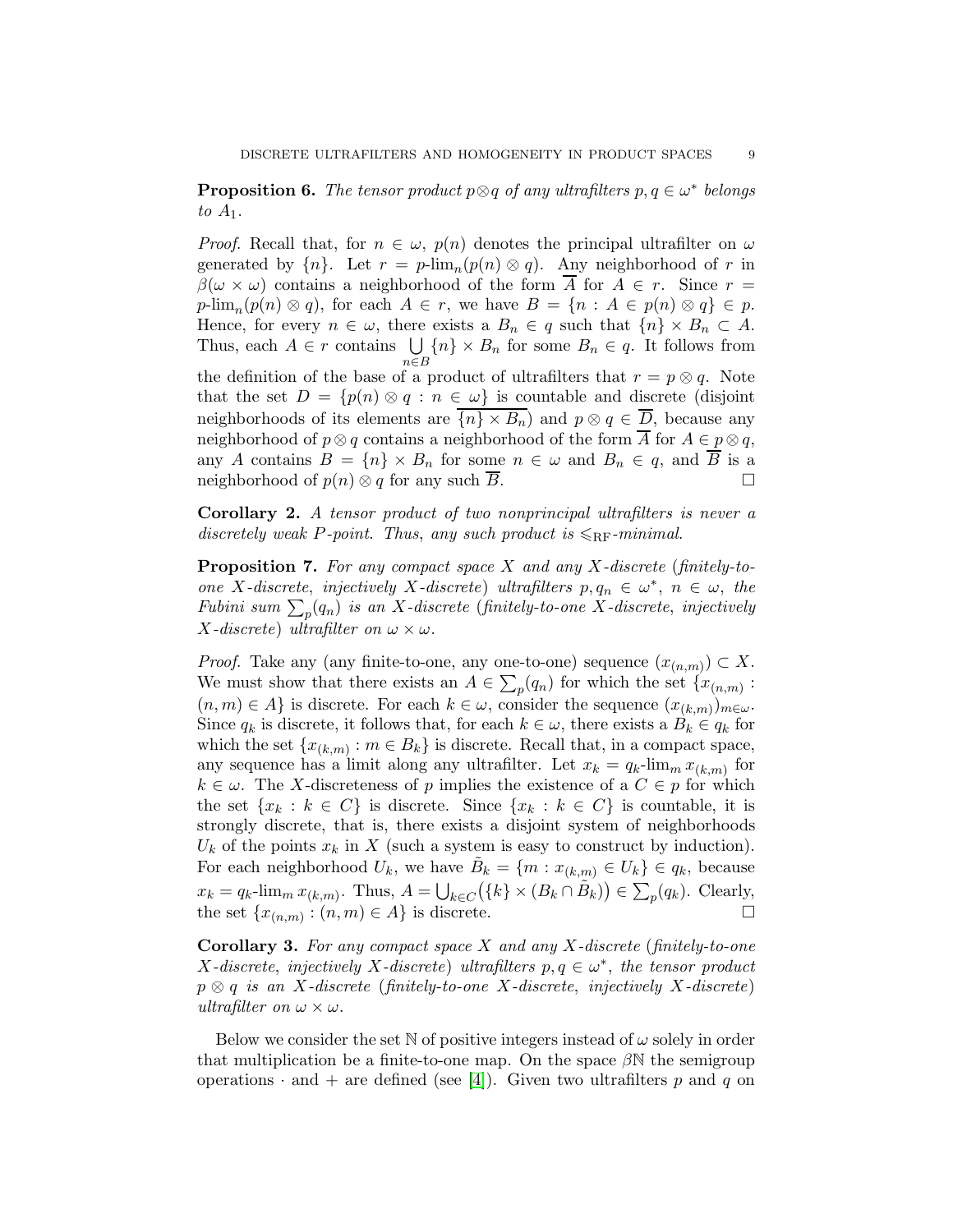N, their semigroup product  $p \cdot q$  and sum  $p + q$  are generated, respectively, by the sets

$$
\bigcup_{n \in P} (n \cdot Q_n) \text{ and } \bigcup_{n \in P} (n + Q_n), \text{ where } P \in p \text{ and } Q_n \in q \text{ for each } n \in P
$$

(here  $\cdot$  and  $+$  denote the usual multiplication and addition in N). The maps

 $\cdot: \mathbb{N} \times \mathbb{N} \to \mathbb{N}, \ (m, n) \mapsto m \cdot n, \text{ and } +: \mathbb{N} \times \mathbb{N} \to \mathbb{N}, \ (m, n) \mapsto m + n,$ 

are finite-to-one. Clearly,  $\cdot (p \otimes q) = p \cdot q$  and  $+(p \otimes q) = p \cdot q$  for any  $p, q \in \beta \mathbb{N}$ . We obtain the following corollary.

**Corollary 4.** For any compact space  $X$  and any  $X$ -discrete (finitely-to-one X-discrete) ultrafilters  $p, q \in \mathbb{N}^*$ , the ultrafilters  $p \cdot q$  and  $p + q$  are X-discrete  $(finitely-to-one X-discrete).$ 

Corollary 5. The sets of discrete, finitely-to-one discrete,  $\omega^*$ -discrete, and  $\emph{finitely-to-one} \omega^*$ -discrete ultrafilters on  $\mathbb N$  are subsemigroups in the semigroups  $(\beta \mathbb{N}, \cdot)$  and  $(\beta \mathbb{N}, +)$ .

Corollary 6. If there exist discrete ultrafilters, then there exist discrete ultrafilters which are not discretely weak P-points (and hence are  $\leq_{\text{RF}}$ minimal).

### 5. CLASSES OF SPACES BETWEEN F-SPACES AND  $\beta\omega$ -Spaces

In what follows, we consider extremally disconnected,  $F$ -, and  $\beta\omega$ -spaces. A space X is extremally disconnected if any disjoint open sets in  $X$  have disjoint closures (or, equivalently, if the closure of any open set is open), and  $X$  is called an  $F$ -space if any disjoint cozero sets in  $X$  are completely (= functionally) separated. Clearly, any extremally disconnected space is an F-space. The basic topological properties of extremally disconnected spaces and F-spaces can be found in the fundamental book [\[20\]](#page-14-18) by Gillman and Jerison. The class of  $\beta\omega$ -spaces was introduced by van Douwen [\[21\]](#page-14-19) as a generalization of the class of F-spaces. A space X is called a  $\beta\omega$ -space if, whenever D is a countable discrete subset of X with compact closure  $\overline{D}$  in X, its closure  $\overline{D}$  is the Stone–Čech compactification  $\beta D$  (or, equivalently,  $\overline{D}$  is homeomorphic to  $\beta\omega$ ).

It is known that any countable separated sets in an extremally disconnected space are functionally separated [\[22,](#page-14-20) 1.6]. It follows that any countable subspace of an extremally disconnected space is extremally disconnected. Moreover, any countable subspace of an F-space is extremally disconnected as well. Indeed, according to [\[20,](#page-14-18) 9H.1], any countable set in an  $F$ -space is  $C^*$ -embedded, and it is easy to see that the property of being an  $\overline{F}$ -space is inherited by  $C^*$ -embedded subspaces. Thus, any countable subspace of an  $F$ -space is an  $F$ -space. It remains to note that all countable spaces are perfectly normal, so that any open set in such a space is a cozero set.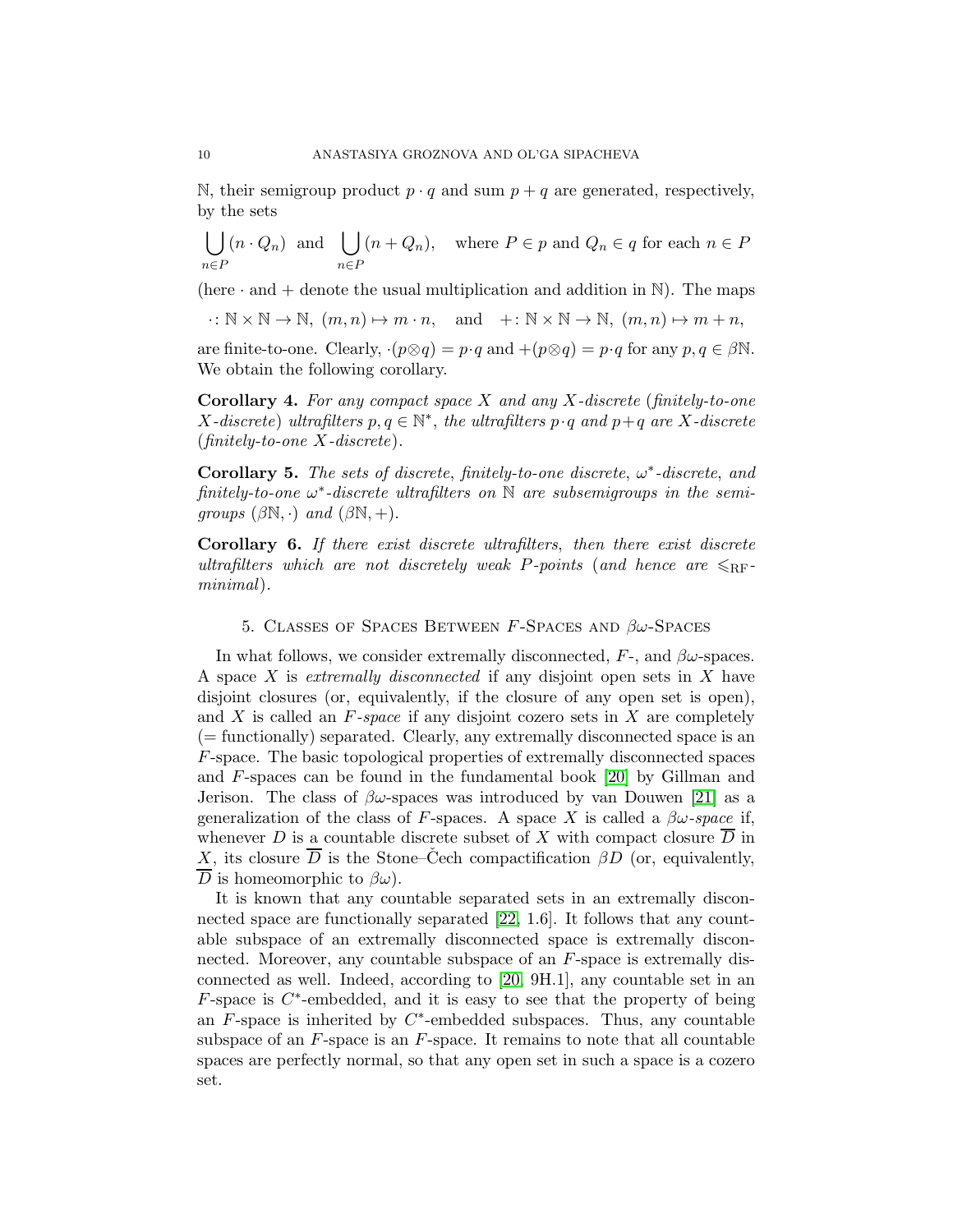Note also that all countable subspaces of a space  $X$  are extremally disconnected if and only if any countable separated subsets of X have disjoint closures. Indeed, suppose that all countable subspaces of  $X$  are extremally disconnected and let  $A$  and  $B$  be countable separated subsets of  $X$ . Then  $A \cup B$  is extremally disconnected, and A and B are separated in  $A \cup B$ . According to [\[22,](#page-14-20) Proposition 1.9], we have  $A \cap B = \emptyset$ . Conversely, suppose that countable separated subsets of  $X$  have disjoint closures and let  $Y$  be a countable subspace of X. Obviously, any disjoint open subsets of  $Y$  are separated in Y and hence in X. Therefore, they have disjoint closures in X and hence in Y.

These observations suggests a number of natural generalizations of the class of F-spaces.

**Definition 3.** We say that a topological space  $X$  is

- an  $\mathcal{R}_1$ -space if any countable subset of X is extremally disconnected, i.e., any two separated countable subsets of  $X$  have disjoint closures;
- an  $\mathcal{R}_2$ -space if any two separated countable subsets of X one of which is discrete have disjoint closures;
- an  $\mathcal{R}_3$ -space if any two separated countable discrete subsets of X have disjoint closures.

Importantly, the classes of  $\mathcal{R}_i$ -spaces are hereditary, unlike those of extremally disconnected and F-spaces.

It is clear that

$$
F\text{-spaces} \subset \mathcal{R}_1\text{-spaces} \subset \mathcal{R}_2\text{-spaces} \subset \mathcal{R}_3\text{-spaces}.
$$

However, the reverse inclusions do not hold. Examples distinguishing between these classes are the quotient spaces  $(\beta\omega\oplus\beta\omega)/\{p,q\}$ , where p belongs to the first copy of  $\beta\omega$  and q, to the second one. An example of an  $\mathscr{R}_1$ -space which is not an  $F$ -space is obtained when both  $p$  and  $q$  are weak  $P$ -points not being P-points. An example of an  $\mathcal{R}_2$ -space which is not an  $\mathcal{R}_1$ -space is obtained when both  $p$  and  $q$  are discretely weak  $P$ -points not being weak P-points. Finally, an example of an  $\mathscr{R}_3$ -space which is not an  $\mathscr{R}_2$ -space is obtained when  $p$  is a discretely weak  $P$ -point not being a weak  $P$ -point and q is not a discretely weak P-point. For details, see [\[3\]](#page-14-2).

**Proposition 8.** (i) A space X is an  $\mathcal{R}_3$ -space if and only if any countable discrete set  $D \subset X$  is  $C^*$ -embedded in X.

(ii) A space X is an  $\mathcal{R}_3$ -space if and only if the closure of any countable discrete set  $D \subset X$  in  $\beta X$  is the Stone–Cech compactification  $\beta D$  of D.

(iii) A space X is a  $\beta\omega$ -space if and only if any countable discrete set  $D \subset X$  with compact closure is  $C^*$ -embedded in X.

*Proof.* (i) First, note that countable discrete sets  $A, B \subset X$  are separated if and only if  $D = A \cup B$  is discrete. Therefore, X is a  $\mathcal{R}_3$ -space if and only if any disjoint subsets of any discrete set  $D \subset X$  have disjoint closures. By Taimanov's theorem (see  $[23,$  Theorem 3.2.1]) this means precisely that  $D$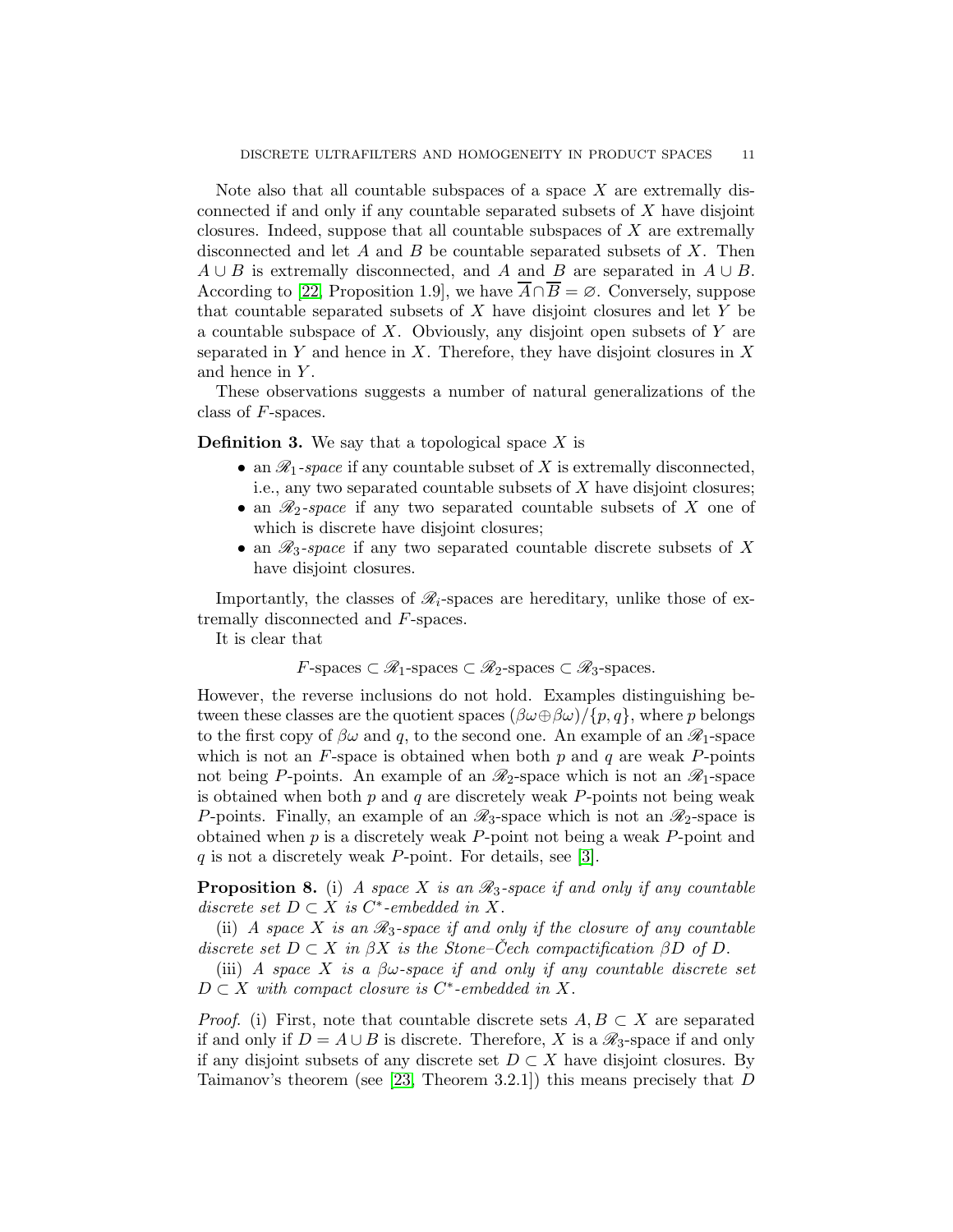is  $C^*$ -embedded in the closure of D in  $\beta X$ , which is equivalent to D being  $C^*$ -embedded in X.

Assertions (ii) and (iii) immediately follow from (i) and the definitions of Stone–Cech compactification and of a  $\beta\omega$ -space.

Corollary 7. Any  $\mathcal{R}_3$ -space is a  $\beta\omega$ -space. Any compact  $\beta\omega$ -space is an  $\mathcal{R}_3$ -space.

The class of  $\beta\omega$ -spaces is strictly larger than that of  $\mathscr{R}_3$ -spaces: any space containing no infinite compact subspaces is a  $\beta\omega$ -space but not necessarily a  $\mathcal{R}_3$ -space. From some point of view, the property of being an  $\mathcal{R}_3$ -space is more natural than that of being a  $\beta\omega$ -space.

A property which is in a sense opposite to  $\mathscr{R}_3$  was introduced by Kunen in  $[2]$ . He called a space X sequentially small if any infinite set in X has an infinite subset whose closure does not contain a copy of  $\beta\omega$ . Thus, a compact space X is sequentially small if none of its countable discrete subsets is  $C^*$ embedded.

### 6. Homogeneity in Product Spaces

In [\[3\]](#page-14-2) we extended Kunen's lemma cited at the beginning of this paper as follows.

<span id="page-11-1"></span>**Proposition 9** ([\[3\]](#page-14-2)). Let X be any compact  $\mathcal{R}_2$ -space. Suppose that  $x \in$  $X, (d_m)_{m \in \omega}$  is a discrete sequence of distinct points in X,  $(e_n)_{n \in \omega}$  is any sequence of points in X, and  $x = p\cdot \lim_m d_m = q\cdot \lim_n e_n$ , where p is a weak P-point in  $\omega^*$  and q is any point in  $\omega^*$ . If  $\{n : e_n = x\} \notin q$ , then  $p \le RK q$ .

Imposing additional constraints on ultrafilters, we can further extend the class of spaces to which Kunen's lemma applies.

<span id="page-11-0"></span>**Proposition 10.** Let X be any compact  $\beta\omega$ -space. Suppose that  $x \in X$ ,  $(d_m)_{m\in\omega}$  is a discrete sequence of distinct points in X,  $(e_n)_{n\in\omega}$  is any sequence of points in X, and  $x = p$ -lim<sub>m</sub>  $d_m = q$ -lim<sub>n</sub>  $e_n$ , where  $p, q \in \omega^*$ , p is a discretely weak P-point in  $\omega^*$ , and q is discrete. If  $\{n : e_n = x\} \notin q$ , then  $p \le RK q$ .

*Proof.* Since q is discrete and  $\{n : e_n = x\} \notin q$ , it follows that there exists a  $Q \in q$  for which the set  $E = \{e_n : n \in Q\}$  is discrete (and  $x \in \overline{E} \setminus E$ ). By assumption  $D = \{d_m : m \in \omega\}$  is discrete as well, and  $x \in \overline{D} \setminus D$ . Since X is a compact  $\beta\omega$ -space, the point x has a neighborhood U such that either  $U \cap (D \setminus E) = \emptyset$  or  $U \cap (E \setminus D) = \emptyset$  (otherwise x would belong to the intersection of the closures of the separated countable discrete sets  $E \setminus \overline{D}$ and  $D \setminus \overline{E}$ . By the definition of q-limit, the set  $\{n \in \omega : e_n \in U\}$  belongs to  $q$ . We assume without loss of generality that  $Q$  is contained in this set.

Since  $x \in \overline{D} \cap \overline{E}$  and  $x \notin D \setminus \overline{E} \cup E \setminus \overline{D}$ , we have either  $x \in \overline{D} \cap E$  or  $x \in \overline{D \cap E}$ .

Suppose that  $x \in \overline{D \cap E} \subset \overline{D}$ . Clearly, we then have  $U \cap (E \setminus \overline{D}) = \emptyset$ . Recall that  $\overline{D} = \beta D$  (because X is a compact  $\beta \omega$ -space) and consider the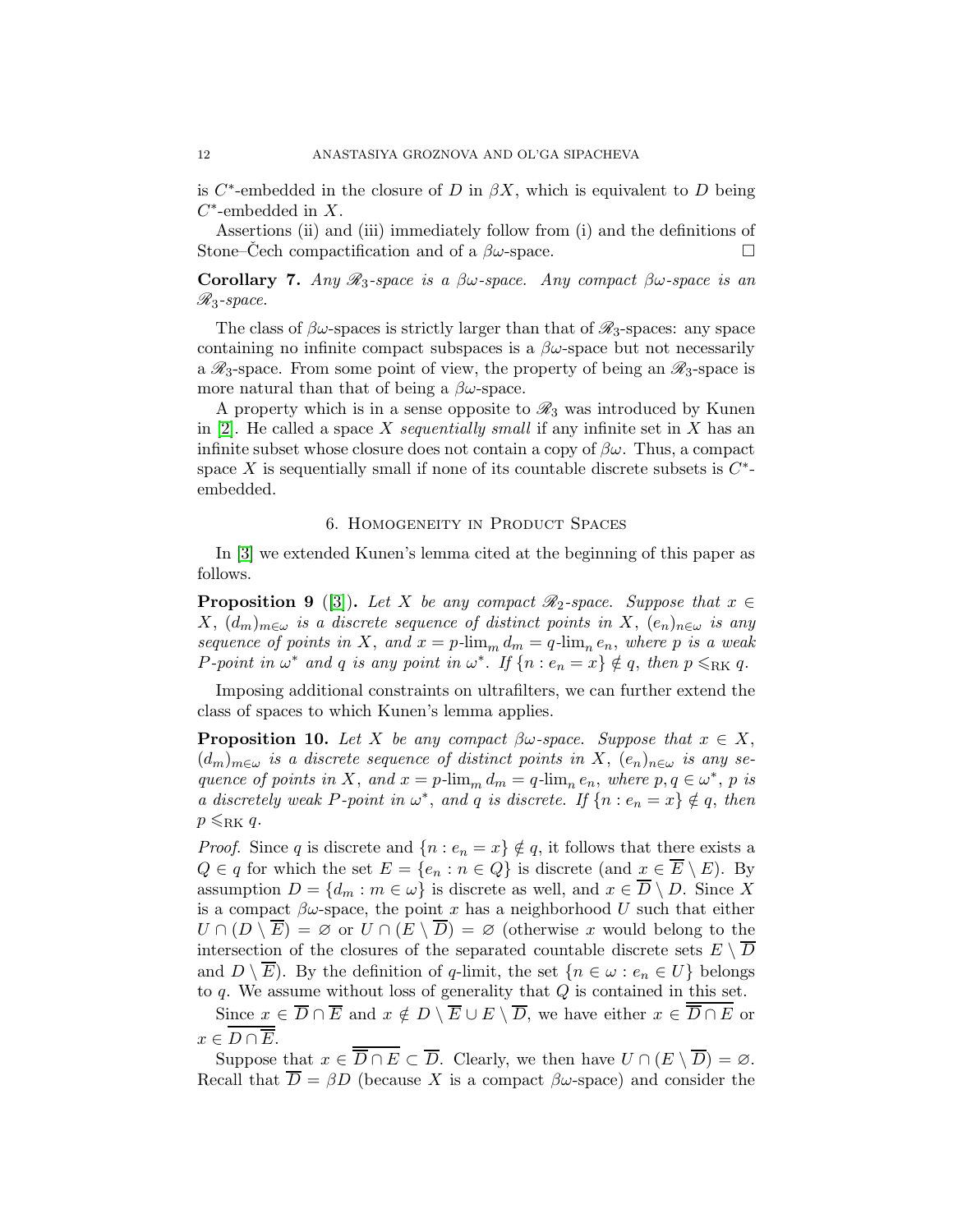map  $f: d_m \mapsto m$ . We have  $\beta f(x) = p\cdot \lim_m \beta f(d_m) = p\cdot \lim_m m = p$  (see Remark [1\)](#page-1-0). On the other hand, setting  $e'_n = e_n$  for  $n \in Q$  and  $e'_n = x$ for  $n \in \omega \setminus Q$ , we obtain a sequence  $(e_n')_{n \in \omega}$  for which  $x = q$ -lim<sub>n</sub> $e_n'$ , because the sequence  $(e'_n)$  coincides with  $(e_n)$  on an element of q. Therefore,  $p = \beta f(x) = q$ -lim<sub>n</sub>  $\beta f(e'_n)$  by Remark [1](#page-1-0) (ii), and Proposition [5](#page-6-0) (iii) implies  $p \leq RK q$ .

Now suppose that  $x \in D \cap \overline{E} \subset \overline{E}$ ; in this case,  $U \cap (D \setminus \overline{E}) = \emptyset$ , so that  $\{m \in \omega : d_m \in \overline{E}\}\in p$ . Let us somehow number the points of E as  ${e'_n : n \in \omega}$ , so that  $(e'_n)_{n \in \omega}$  is a discrete sequence of distinct points with range E, and define  $\varphi: \omega \to \omega$  by setting  $\varphi(n)$  equal to, say, 0 for  $n \in \omega \setminus Q$ and to the number k such that  $e_n = e'_n$  $\frac{1}{k}$  for  $n \in Q$ . It is easy to check that  $x = \beta \varphi(q)$ -lim<sub>n</sub>  $e'_n$  (see Remark [1](#page-1-0)(iii)). Consider the one-to-one map  $g: E \to \omega$  defined by  $g(e'_n) = n$ . We have  $\overline{E} = \beta E$  and  $\beta g(x) = \beta \varphi(q)$ - $\lim_{n} \beta g(e'_n) = \beta \varphi(q).$ 

Suppose that  $\{m : d_m \notin E\} \in p$ . Then there are  $P, P' \in p, P \subset P'$ , for which  $\{d_m : m \in P'\} \subset E^* = \beta E \setminus E$  and  $P' \setminus P$  is infinite. Choose a bijection  $\Psi: P' \setminus P \to \omega \setminus P$ . Setting  $d'_m = d_m$  for  $m \in P$  and  $d'_m = d_{\Psi^{-1}(m)}$ for  $m \in \omega \setminus P$ , we obtain a new discrete sequence  $(d'_m)_{m \in \omega}$  of distinct points with range  $D' \subset D \cap E^*$  which coincides with  $(d_m)_{m \in \omega}$  on  $P \in p$ . Clearly, we still have  $x = p\text{-lim}_{m} d'_{m}$  and  $\beta g(x) = p\text{-lim}_{m} \beta g(d'_{m})$ ; moreover,  $\beta g(d'_m) \in \omega^*$  for all m. But this is impossible by Corollary [1.](#page-4-0)

Thus, there exists a  $P' \in p$  for which  $\{d_m : m \in P'\} \subset E$ . For the sequence  $(d'_m)_{m\in\omega}$  constructed in precisely the same way as above (by taking  $P \in p, P \subset P'$ , such that  $P' \setminus P$  is infinite and redefining  $(d_m)$  on  $\omega \setminus P$ ), we have  $D' = \{d'_m : m \in \omega\} \subset E$  and hence  $(\beta g) \upharpoonright D' = g \upharpoonright D'$ . Note also that  $d'_m = d_m$  for  $m \in P$ .

Since the element P of p has infinite complement in  $\omega$ , there is a bijection  $\psi: \omega \to \omega$  such that  $\psi(g(\overline{d}'_m)) = m$  for  $m \in P$ . Then the sequence  $(m)_{m \in \omega}$ , which coincides with  $(\psi(g(d'_m)))_{m\in\omega}$  and hence with  $(\psi(g(d_m)))_{m\in\omega}$  when restricted to P, converges to  $\beta \psi(\beta g(x))$  along p. Therefore,  $\beta \psi(\beta g(x)) = p$ . Since  $\psi$  is one-to-one, it follows that p is equivalent to  $\beta g(x)$ , and since  $\beta g(x) = \beta \varphi(q)$ , it follows that  $p \le RK q$ .

**Remark 6.** For any ultrafilter  $q \in \omega^*$ , there exists a weak P-point  $p \in \omega^*$ such that  $p \nless_{\text{RK}} q$ .

Indeed, by Remark [3](#page-3-2) q has at most  $2^{\omega} \le R<sub>KK</sub>$ -predecessors, while the number of weak P-points in  $\omega^*$  is  $2^{\omega^{\omega}}$  [\[8\]](#page-14-7).

Corollary 8. If there exists a discrete ultrafilter in  $\omega^*$ , then there exist no homogeneous compact  $\beta\omega$ -spaces.

*Proof.* Let q be a discrete ultrafilter in  $\omega^*$ , and let  $p \in \omega^*$  be a weak P-point such that  $p \nless_{RK} q$ . Suppose that X is a homogeneous compact  $\beta\omega$ -space and  $(e_n)_{n \in \omega}$  is any sequence of distinct points in X. Let  $x = p$ -lim<sub>n</sub>  $e_n$ , and let  $y = q$ -lim<sub>n</sub>  $e_n$ . Since X is homogeneous, there exists a homeomorphism  $h: X \to X$  taking y to x, and since q is discrete, there is an  $A \in q$  for which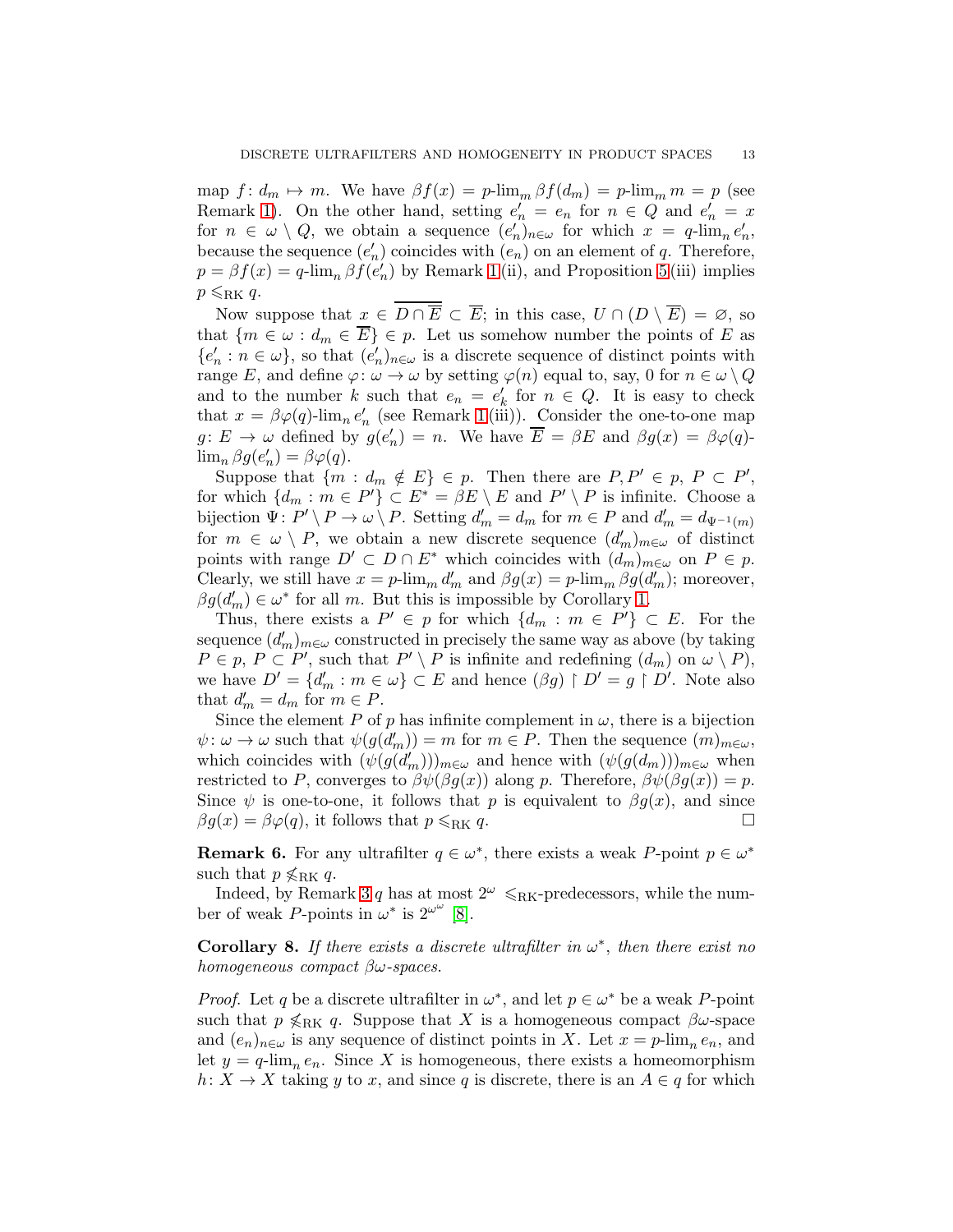${h(e_n) : n \in A}$  is discrete. We can assume without loss of generality that  $(h(e_n))_{n\in\omega}$  is a discrete sequence of distinct points. By Proposition [10](#page-11-0) we have  $p \le RK q$ , which contradicts the assumption.

Kunen used his lemma to prove a theorem on the nonhomogeneity of product spaces [\[2,](#page-14-1) Theorem 1]. Using Proposition [9](#page-11-1) or [10](#page-11-0) instead of the lemma in Kunen's argument, we obtain the following result.

**Theorem 4.** Suppose that  $\kappa$  is a cardinal and  $X = \prod_{\alpha<\kappa} X_{\alpha}$ , where each  $X_{\alpha}$  satisfies at least one of the following conditions: (i) is an infinite compact  $\mathcal{R}_2$ -space; (ii) contains a weak P-point; (iii) has a nonempty sequentially small open subset. Suppose also that at least one  $X_{\alpha}$  is an infinite compact  $\mathcal{R}_2$ -space. Then X is not homogeneous.

If there exists a discrete ultrafilter in  $\omega^*$ , then " $\mathscr{R}_2$ " in condition (ii) can be replaced by "βω."

**Corollary 9.** (i) No product of compact  $\mathcal{R}_2$ -spaces is homogeneous.

(ii) If there exists a discrete ultrafilter in  $\omega^*$ , then no product of compact  $\beta\omega$ -spaces is homogeneous.

The following corollary uses the assumption  $\mathfrak{d} = \mathfrak{c}$ . Recall that the notation  $\mathfrak d$  is used for the *dominating number*, that is, the smallest cardinality of a family  $\mathscr{D}$  of functions  $\omega \to \omega$  with the property that, for every function  $f: \omega \to \omega$ , there is a  $g \in \mathscr{D}$  such that  $g(n) \geq f(n)$  for all but finitely many  $n \in \omega$ , and c is the standard notation for  $2^{\omega}$ . Obviously, CH implies  $\omega_1 = \mathfrak{d} = \mathfrak{c}$ , although  $\omega_1 < \mathfrak{d} = \mathfrak{c}$  is consistent with ZFC as well.

Corollary 10. Under the assumption  $\mathfrak{d} = \mathfrak{c}$ , no product of compact  $\beta\omega$ spaces is homogeneous.

*Proof.* Ketonen proved that  $\mathfrak{d} = \mathfrak{c}$  implies the existence of P-points in  $\omega^*$ [\[24\]](#page-14-22). By Remark [4](#page-5-1) any P-point is a discrete ultrafilter.  $\Box$ 

In conclusion, we mention recent results of Reznichenko concerning homogeneous compact subspaces of product spaces. He proved that, under CH, (i) any compact set in a homogeneous subspace of a countable product of  $\beta\omega$ -spaces is metrizable, (ii) any compact set in a homogeneous subspace of a finite product of  $\beta\omega$ -spaces is finite [\[25,](#page-14-23) Theorems 3 and 4]. An analysis of his proof shows that CH can be replaced by the assumption that there exist uncountably many  $\leqslant_{RB}$ -incompatible (that is, not nearly coherent) P-points. This gives rise to the question of investigating conditions under which this assumption holds. A plausible conjecture is that it holds if  $\mathfrak{d} = \mathfrak{u} = \mathfrak{c}$ , because under this condition there exist, first,  $2^{2^{\omega}}$  Rudin–Keisler incomparable P-points [\[26\]](#page-15-0) and, secondly,  $2^{2^{\omega}}$  near-coherence classes of ultrafilters [\[19\]](#page-14-17).

#### **ACKNOWLEDGMENTS**

The authors are very grateful to Evgenii Reznichenko and Taras Banakh for helpful discussions.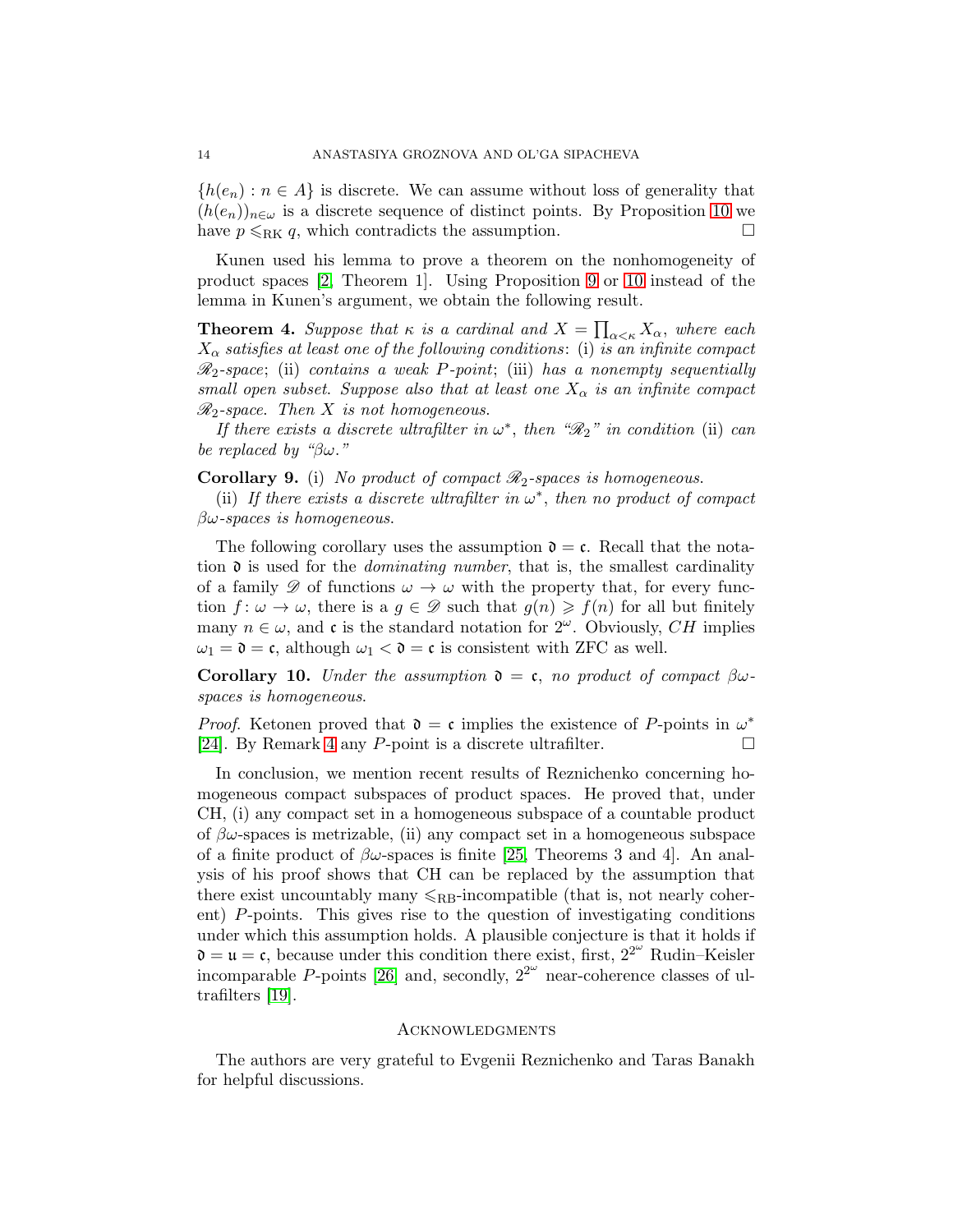#### **REFERENCES**

- <span id="page-14-1"></span><span id="page-14-0"></span>[1] Z. Frolík, Sums of ultrafilters, Bull. Amer. Math. Soc. 73 (1967) 87–91.
- [2] K. Kunen, Large homogeneous compact spaces, in J. van Mill, G. Reed (Eds.), Open Problems in Topology, Elsevier Science Publishers B.V., North-Holland, Amsterdam, 1990, pp. 261–270.
- <span id="page-14-2"></span>[3] A. Yu. Groznova, O. V. Sipacheva, New properties of topological spaces related to extremal disconnectedness, Vestn. Mosk. Univ. Ser. 1. Mat. Mekh., 2022, to appear.
- <span id="page-14-3"></span>[4] N. Hindman, D. Strauss, Algebra in the Stone–Cech Compactification, Walter de Gruyter, Berlin, New York, 1998.
- <span id="page-14-5"></span><span id="page-14-4"></span>[5] W. Comfort, S. Negrepontis, The theory of ultrafilters, Springer-Verlag, Berlin, Heidelberg, New York, 1974.
- [6] J. van Mill, An introduction to  $\beta\omega$ , Chapter 11 in K. Kunen, J. E. Vaughan (Eds.), Handbook of Set-Theoretic Topology, Elsevier Science Publishers B.V., North-Holland, Amsterdam, 1984, pp. 503–567.
- <span id="page-14-6"></span>[7] M. E. Rudin, Partial orders on the types in  $\beta N$ , Trans. Amer. Math. Soc. 155 (2) (1971) 353–362.
- <span id="page-14-8"></span><span id="page-14-7"></span>[8] K. Kunen, Weak P-points in N<sup>\*</sup>, Coll. Math. Soc. János Bolyai 23 (1978) 741–749.
- [9] S. Shelah, There may be no nowhere dense ultrafilter, in Johann A. Makowsky, Elena V. Ravve (Eds.), Lecture Notes in Logic, Vol. 11: Logic Colloquium '95: Proceedings of the Annual European Summer Meeting of the Association of Symbolic Logic, Haifa, Israel, August 9-18, 1995, Springer-Verlag, Berlin, Heidelberg, 1998.
- <span id="page-14-10"></span><span id="page-14-9"></span>[10] J. L. Verner, Lonely points revisited, Comment. Math. Univ. Carolin. 54 (1) (2013) 105–110.
- <span id="page-14-11"></span>[11] J. van Mill, Sixteen topological types in  $\beta\omega - \omega$ , Topol. Appl. 13 (1982) 43–57.
- <span id="page-14-12"></span>[12] D. Booth, Ultrafilters on a countable set, Ann. Math. Logic 2 (1) (1970/71) 1–24.
- [13] A. W. Miller, There are no Q-points in Laver's model for the Borel conjecture, Proc. Amer. Math. Soc. 78 (1) (1980) 103–106.
- <span id="page-14-13"></span>[14] K. Kunen, Ultrafilters and independent sets, Trans. Amer. Math. Soc. 172 (1972) 299–306.
- <span id="page-14-14"></span>[15] S. Shelah, M. E. Rudin, Unordered types of ultrafilters, Topology Proc. 3 (1978) 199–204.
- <span id="page-14-15"></span>[16] A. R. Blass, Orderings of ultrafilters, Ph.D. thesis, Harvard Univ., Cambridge, Mass., 1970.
- [17] A. Blass, S. Shelah, There may be simple  $P_{\aleph_1}$  and  $P_{\aleph_2}$ -points and the Rudin–Keisler ordering may be downward directed, Ann. Pure Appl. Logic 33 (1987) 213–243.
- <span id="page-14-17"></span><span id="page-14-16"></span>[18] J. E. Baumgartner, Ultrafilters on  $\omega$ , J. Symb. Logic 60 (1995) 60. 624–639.
- [19] T. Banakh, A. Blass, The number of near-coherence classes of ultrafilters is either finite or  $2^{\mathfrak{c}}$ , in J. Bagaria, S. Todorcevic (Eds.), Set Theory. Trends in Mathematics, Birkhäuser, Basel, 2006, pp. 257–273.
- <span id="page-14-19"></span><span id="page-14-18"></span>[20] L. Gillman, M. Jerison, Rings of Continuous Functions, Springer, New York, 1960.
- [21] E. K. van Douwen, Prime Mappings, Number of Factors and Binary Operations, Dissertationes Mathematicae 119, PWN, Warsaw, 1981.
- <span id="page-14-20"></span>[22] Z. Frolík, Maps of extremally disconnected spaces, theory of types, and applications, in General Topology and Its Relations to Modern Analysis and Algebra: Proceedings of the Kanpur topological conference, 1968, Academia Publishing House of the Czechoslovak Academy of Sciences, Prague, 1971, pp. 133–142.
- <span id="page-14-22"></span><span id="page-14-21"></span>[23] R. Engelking, General Topology, Heldermann, Berlin, 1989.
- [24] J. Ketonen, On the existence of  $P$ -points in the Čech–Stone compactification of integers, Fund. Math. 92 (1976), 91–94.
- <span id="page-14-23"></span>[25] E. Reznichenko, Homogeneous subspaces of products of extremally disconnected spaces, Topol. Appl. 284 (2020) 107403.